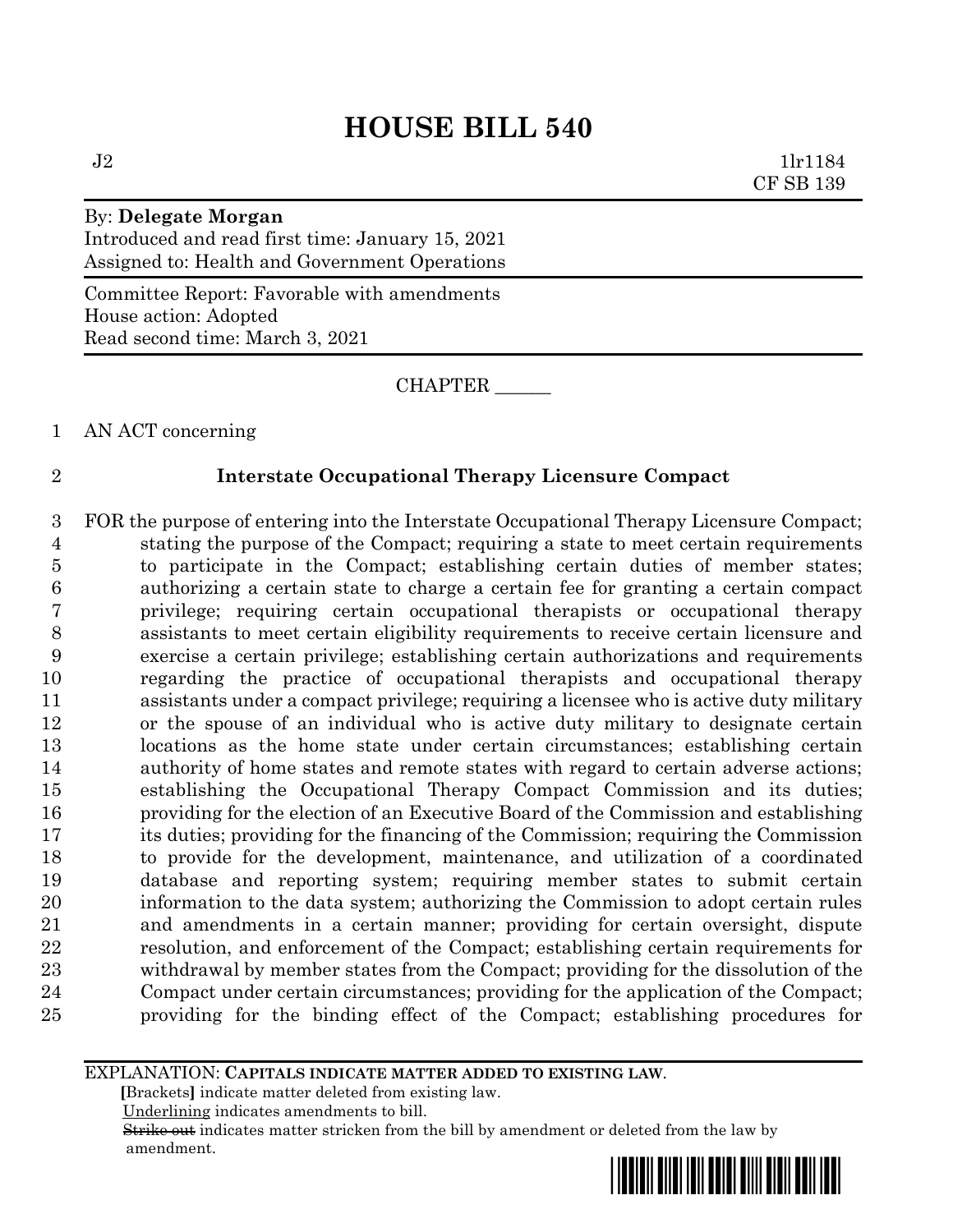amending the Compact; making the provisions of the Compact severable; making this Act subject to a certain contingency; defining certain terms; and generally relating to the Interstate Occupational Therapy Licensure Compact.

- BY adding to Article – Health Occupations Section 10–3A–01 to be under the new subtitle "Subtitle 3A. Interstate Occupational Therapy Licensure Compact" Annotated Code of Maryland (2014 Replacement Volume and 2020 Supplement) SECTION 1. BE IT ENACTED BY THE GENERAL ASSEMBLY OF MARYLAND,
- That the Laws of Maryland read as follows:
- 

#### **Article – Health Occupations**

**SUBTITLE 3A. INTERSTATE OCCUPATIONAL THERAPY LICENSURE COMPACT.**

**10–3A–01.**

 **THE INTERSTATE OCCUPATIONAL THERAPY LICENSURE COMPACT IS ENACTED INTO LAW AND ENTERED INTO WITH ALL OTHER STATES LEGALLY JOINING IN IT IN THE FORM SUBSTANTIALLY AS IT APPEARS IN THIS SECTION AS FOLLOWS:**

# **SECTION 1. PURPOSE.**

 **THE PURPOSE OF THIS COMPACT IS TO FACILITATE INTERSTATE PRACTICE OF OCCUPATIONAL THERAPY WITH THE GOAL OF IMPROVING PUBLIC ACCESS TO OCCUPATIONAL THERAPY SERVICES. THE PRACTICE OF OCCUPATIONAL THERAPY OCCURS IN THE STATE WHERE THE PATIENT/CLIENT IS LOCATED AT THE TIME OF THE PATIENT/CLIENT ENCOUNTER. THE COMPACT PRESERVES THE REGULATORY AUTHORITY OF STATES TO PROTECT PUBLIC HEALTH AND SAFETY THROUGH THE CURRENT SYSTEM OF STATE LICENSURE. THE COMPACT IS DESIGNED TO ACHIEVE THE FOLLOWING OBJECTIVES:**

 **(1) INCREASE PUBLIC ACCESS TO OCCUPATIONAL THERAPY SERVICES BY PROVIDING FOR THE MUTUAL RECOGNITION OF OTHER MEMBER STATE LICENSES;**

 **(2) ENHANCE THE STATES' ABILITY TO PROTECT THE PUBLIC'S HEALTH AND SAFETY;**

 **(3) ENCOURAGE THE COOPERATION OF MEMBER STATES IN REGULATING MULTI–STATE OCCUPATIONAL THERAPY PRACTICE;**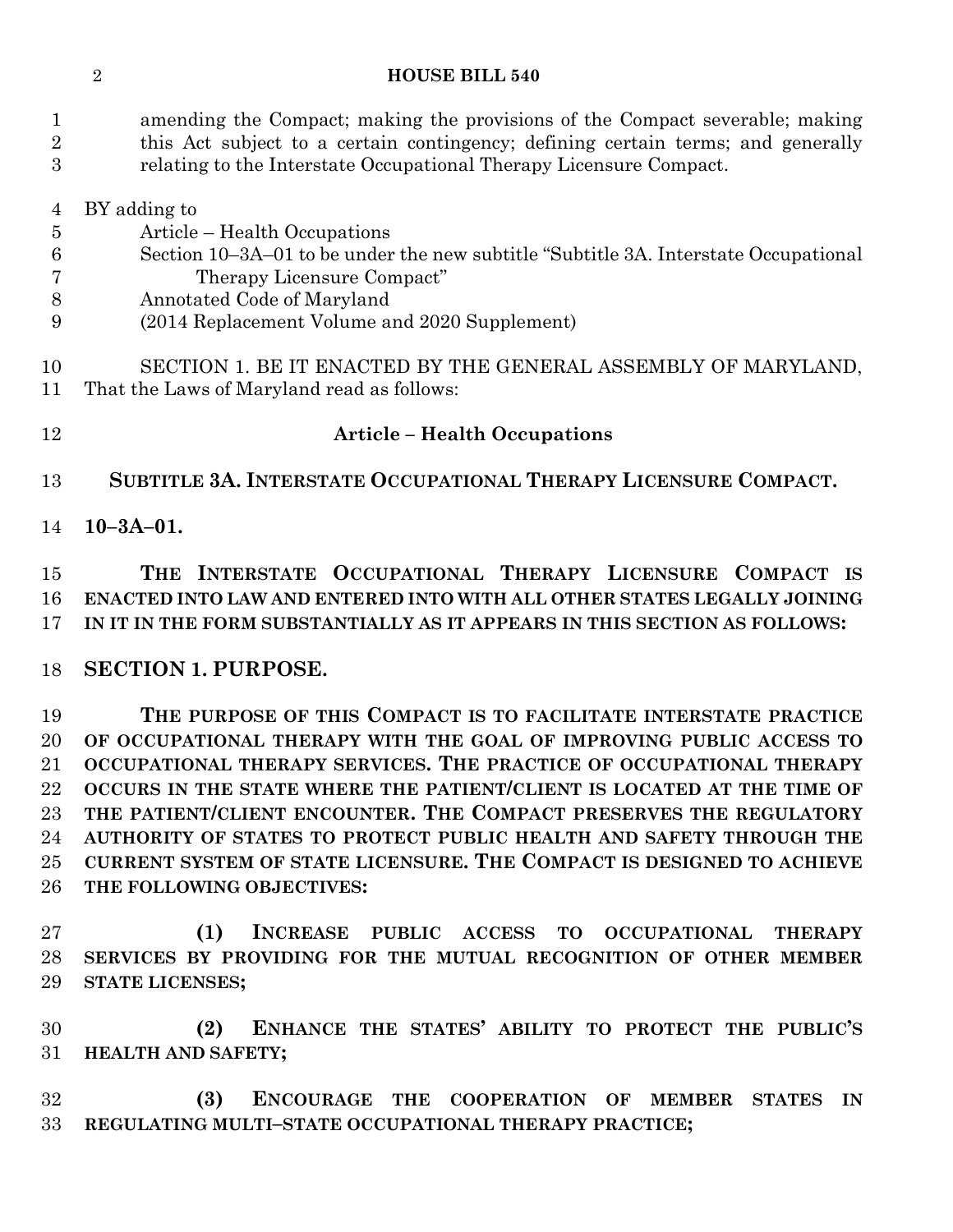**HOUSE BILL 540** 3

| $\mathbf{1}$                           | (4)<br>SUPPORT SPOUSES OF RELOCATING MILITARY MEMBERS;                                                                                                                                                                                                                                                                                                                                                                                                           |
|----------------------------------------|------------------------------------------------------------------------------------------------------------------------------------------------------------------------------------------------------------------------------------------------------------------------------------------------------------------------------------------------------------------------------------------------------------------------------------------------------------------|
| $\overline{2}$<br>3                    | (5)<br>ENHANCE THE EXCHANGE OF LICENSURE, INVESTIGATIVE, AND<br>DISCIPLINARY INFORMATION BETWEEN MEMBER STATES;                                                                                                                                                                                                                                                                                                                                                  |
| $\overline{4}$<br>$\overline{5}$<br>6  | ALLOW A REMOTE STATE TO HOLD A PROVIDER OF SERVICES<br>(6)<br>WITH A COMPACT PRIVILEGE IN THAT STATE ACCOUNTABLE TO THAT STATE'S<br>PRACTICE STANDARDS; AND                                                                                                                                                                                                                                                                                                      |
| $\overline{7}$<br>8                    | FACILITATE THE USE OF TELEHEALTH TECHNOLOGY IN ORDER TO<br>(7)<br>INCREASE ACCESS TO OCCUPATIONAL THERAPY SERVICES.                                                                                                                                                                                                                                                                                                                                              |
| 9                                      | <b>SECTION 2. DEFINITIONS.</b>                                                                                                                                                                                                                                                                                                                                                                                                                                   |
| 10<br>11                               | AS USED IN THE COMPACT, AND EXCEPT AS OTHERWISE PROVIDED, THE<br>FOLLOWING DEFINITIONS SHALL APPLY:                                                                                                                                                                                                                                                                                                                                                              |
| 12<br>13<br>14<br>15                   | "ACTIVE DUTY MILITARY" MEANS FULL-TIME DUTY STATUS IN<br>(1)<br>THE ACTIVE UNIFORMED SERVICE OF THE UNITED STATES, INCLUDING MEMBERS<br>OF THE NATIONAL GUARD AND RESERVE ON ACTIVE DUTY ORDERS PURSUANT TO<br>10 U.S.C. CHAPTER 1209 AND SECTION 1211.                                                                                                                                                                                                          |
| 16<br>17<br>18<br>19<br>20<br>21<br>22 | (2) "ADVERSE ACTION" MEANS ANY ADMINISTRATIVE, CIVIL,<br>EQUITABLE, OR CRIMINAL ACTION PERMITTED BY A STATE'S LAWS THAT IS IMPOSED<br>BY A LICENSING BOARD OR OTHER AUTHORITY AGAINST AN OCCUPATIONAL<br>THERAPIST OR OCCUPATIONAL THERAPY ASSISTANT, INCLUDING ACTIONS AGAINST<br>AN INDIVIDUAL'S LICENSE OR COMPACT PRIVILEGE SUCH AS CENSURE,<br>REVOCATION, SUSPENSION, PROBATION, MONITORING OF THE LICENSEE, OR<br>RESTRICTION ON THE LICENSEE'S PRACTICE. |
| 23<br>24<br>25                         | "ALTERNATIVE PROGRAM" MEANS A NON-DISCIPLINARY<br>(3)<br>MONITORING PROCESS APPROVED BY AN OCCUPATIONAL THERAPY LICENSING<br>BOARD.                                                                                                                                                                                                                                                                                                                              |
| 26<br>27<br>28<br>29<br>30<br>31       | (4) "COMPACT PRIVILEGE" MEANS THE AUTHORIZATION, THAT IS<br>EQUIVALENT TO A LICENSE, GRANTED BY A REMOTE STATE TO ALLOW A LICENSEE<br>FROM ANOTHER MEMBER STATE TO PRACTICE AS AN OCCUPATIONAL THERAPIST OR<br>PRACTICE AS AN OCCUPATIONAL THERAPY ASSISTANT IN THE REMOTE STATE<br>UNDER ITS LAWS AND RULES. THE PRACTICE OF OCCUPATIONAL THERAPY OCCURS<br>IN THE MEMBER STATE WHERE THE PATIENT/CLIENT IS LOCATED AT THE TIME OF                              |

**THE PATIENT/CLIENT ENCOUNTER.**

 **(5) "CONTINUING COMPETENCE/EDUCATION" MEANS A REQUIREMENT, AS A CONDITION OF LICENSE RENEWAL, TO PROVIDE EVIDENCE OF**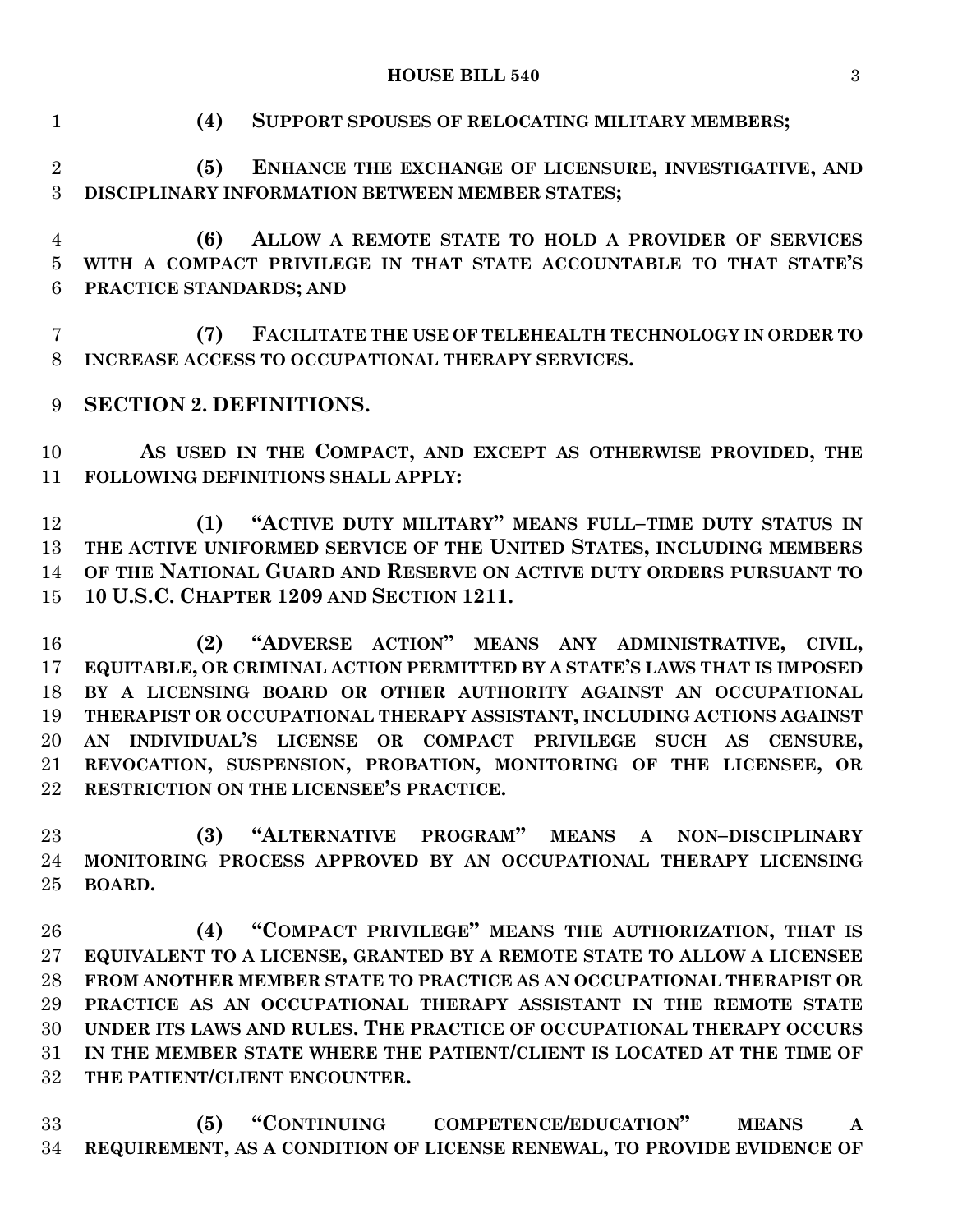**PARTICIPATION IN, AND/OR COMPLETION OF, EDUCATIONAL AND PROFESSIONAL ACTIVITIES RELEVANT TO PRACTICE OR AREA OF WORK.**

 **(6) "CURRENT SIGNIFICANT INVESTIGATIVE INFORMATION" MEANS INVESTIGATIVE INFORMATION THAT A LICENSING BOARD, AFTER AN INQUIRY OR INVESTIGATION THAT INCLUDES NOTIFICATION AND AN OPPORTUNITY FOR THE OCCUPATIONAL THERAPIST OR OCCUPATIONAL THERAPY ASSISTANT TO RESPOND, IF REQUIRED BY STATE LAW, HAS REASON TO BELIEVE IS NOT GROUNDLESS AND, IF PROVED TRUE, WOULD INDICATE MORE THAN A MINOR INFRACTION.**

 **(7) "DATA SYSTEM" MEANS A REPOSITORY OF INFORMATION ABOUT LICENSEES ESTABLISHED IN ACCORDANCE WITH SECTION 9 THAT INCLUDES, BUT IS NOT LIMITED TO, LICENSE STATUS, INVESTIGATIVE INFORMATION, COMPACT PRIVILEGES, AND ADVERSE ACTIONS.**

 **(8) "ENCUMBERED LICENSE" MEANS A LICENSE WITH RESPECT TO WHICH AN ADVERSE ACTION RESTRICTS THE PRACTICE OF OCCUPATIONAL THERAPY BY THE LICENSEE OR SAID ADVERSE ACTION HAS BEEN REPORTED TO THE NATIONAL PRACTITIONERS DATA BANK.**

 **(9) "EXECUTIVE COMMITTEE" MEANS A GROUP OF DIRECTORS ELECTED OR APPOINTED TO ACT ON BEHALF OF, AND WITHIN THE POWERS GRANTED TO THEM BY, THE COMMISSION.**

 **(10) "HOME STATE" MEANS THE MEMBER STATE THAT IS THE LICENSEE'S PRIMARY STATE OF RESIDENCE.**

 **(11) "IMPAIRED PRACTITIONER" MEANS AN INDIVIDUAL WHOSE PROFESSIONAL PRACTICE IS ADVERSELY AFFECTED BY SUBSTANCE ABUSE, ADDICTION, OR OTHER HEALTH–RELATED CONDITIONS.**

 **(12) "INVESTIGATIVE INFORMATION" MEANS INFORMATION, RECORDS, AND/OR DOCUMENTS RECEIVED OR GENERATED BY AN OCCUPATIONAL THERAPY LICENSING BOARD PURSUANT TO AN INVESTIGATION.**

 **(13) "JURISPRUDENCE REQUIREMENT" MEANS THE ASSESSMENT OF AN INDIVIDUAL'S KNOWLEDGE OF THE LAWS AND RULES GOVERNING THE PRACTICE OF OCCUPATIONAL THERAPY IN A STATE.**

 **(14) "LICENSEE" MEANS AN INDIVIDUAL WHO CURRENTLY HOLDS AN AUTHORIZATION FROM A STATE TO PRACTICE AS AN OCCUPATIONAL THERAPIST OR AS AN OCCUPATIONAL THERAPY ASSISTANT.**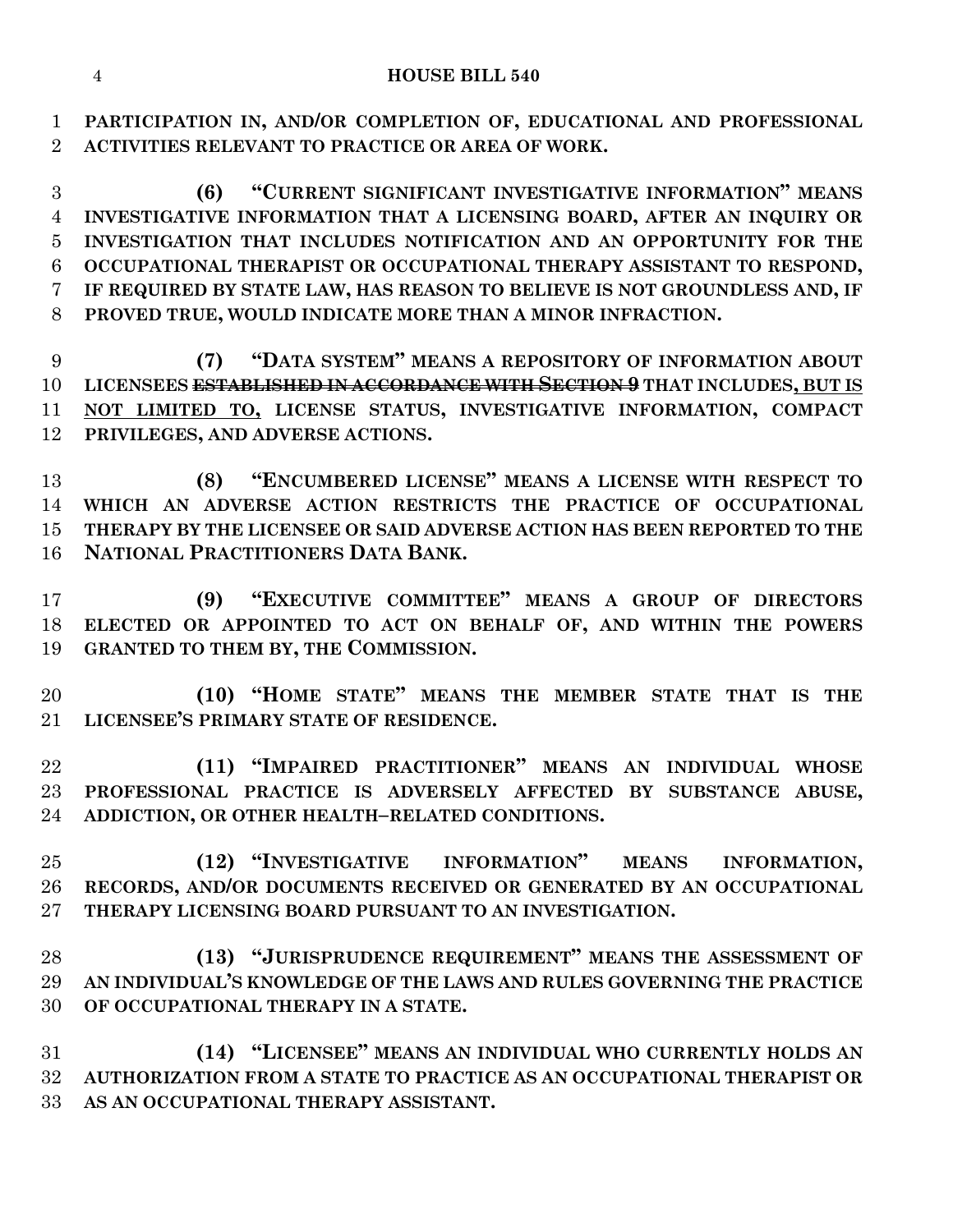**(15) "MEMBER STATE" MEANS A STATE THAT HAS ENACTED THE COMPACT.**

 **(16) "OCCUPATIONAL THERAPIST" MEANS AN INDIVIDUAL WHO IS LICENSED BY A STATE TO PRACTICE OCCUPATIONAL THERAPY.**

 **(17) "OCCUPATIONAL THERAPY," "OCCUPATIONAL THERAPY PRACTICE," AND THE "PRACTICE OF OCCUPATIONAL THERAPY" MEAN THE CARE AND SERVICES PROVIDED BY AN OCCUPATIONAL THERAPIST OR AN OCCUPATIONAL THERAPY ASSISTANT AS SET FORTH IN THE MEMBER STATE'S STATUTES AND REGULATIONS.**

 **(18) "OCCUPATIONAL THERAPY ASSISTANT" MEANS AN INDIVIDUAL WHO IS LICENSED BY A STATE TO ASSIST IN THE PRACTICE OF OCCUPATIONAL THERAPY.**

 **(19) "OCCUPATIONAL THERAPY COMPACT COMMISSION" OR "COMMISSION" MEANS THE NATIONAL ADMINISTRATIVE BODY WHOSE MEMBERSHIP CONSISTS OF ALL STATES THAT HAVE ENACTED THE COMPACT.**

 **(20) "OCCUPATIONAL THERAPY LICENSING BOARD" OR "LICENSING BOARD" MEANS THE AGENCY OF A STATE THAT IS AUTHORIZED TO LICENSE AND REGULATE OCCUPATIONAL THERAPISTS AND OCCUPATIONAL THERAPY ASSISTANTS.**

 **(21) "PRIMARY STATE OF RESIDENCE" MEANS THE HOME STATE IN WHICH AN OCCUPATIONAL THERAPIST OR OCCUPATIONAL THERAPY ASSISTANT WHO IS NOT ACTIVE DUTY MILITARY DECLARES A PRIMARY RESIDENCE FOR LEGAL PURPOSES AS VERIFIED BY:**

| 24 | (I)   | A DRIVER'S LICENSE;                                                      |
|----|-------|--------------------------------------------------------------------------|
| 25 | (II)  | A FEDERAL INCOME TAX RETURN;                                             |
| 26 | (III) | A LEASE;                                                                 |
| 27 | (IV)  | A DEED;                                                                  |
| 28 | (V)   | A MORTGAGE;                                                              |
| 29 | (VI)  | A VOTER REGISTRATION; OR                                                 |
| 30 |       | (VII) OTHER VERIFYING DOCUMENTATION AS DEFINED<br>$\mathbf{B}\mathbf{Y}$ |

**COMMISSION RULES.**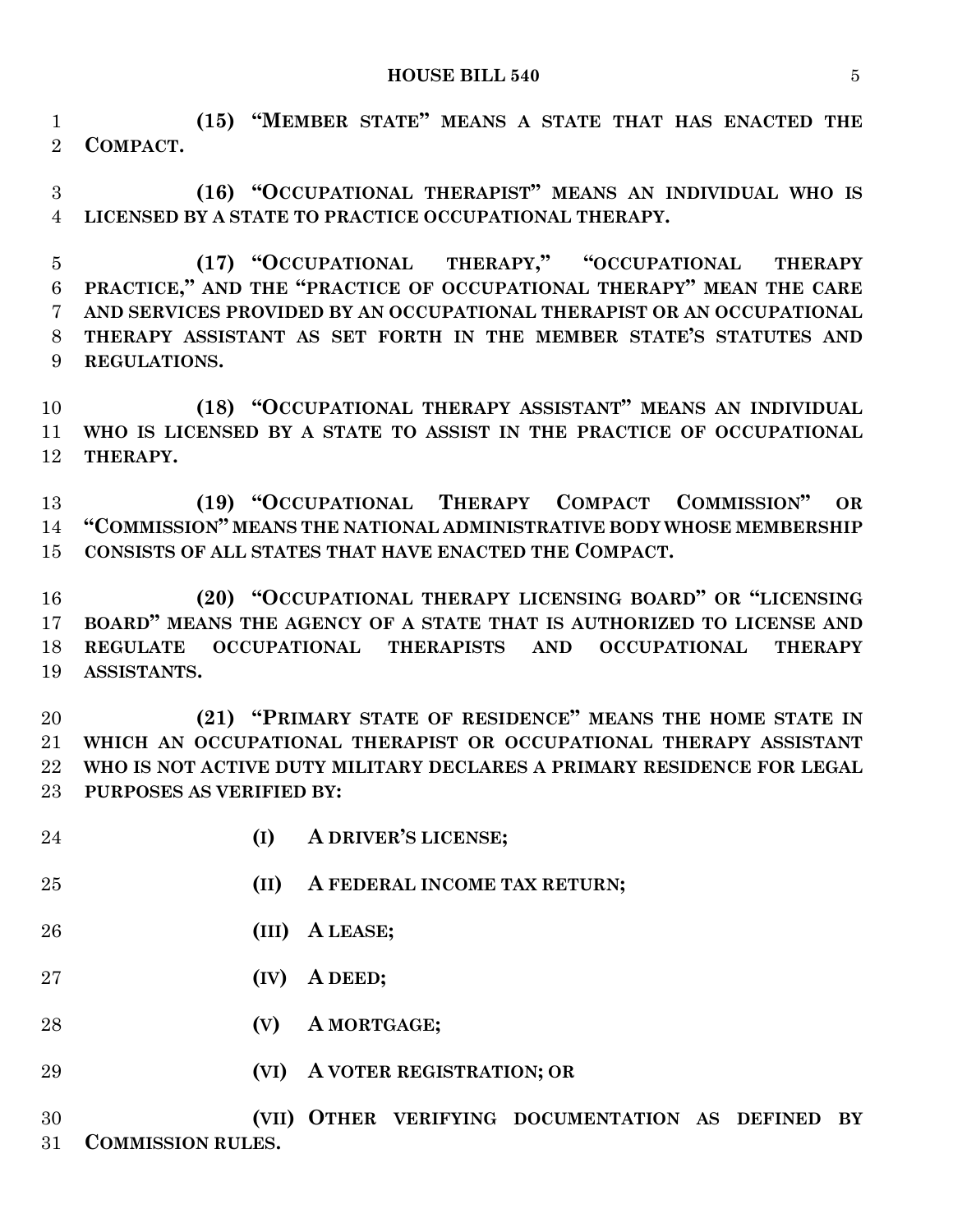**(22) "REMOTE STATE" MEANS A MEMBER STATE OTHER THAN THE HOME STATE, WHERE A LICENSEE IS EXERCISING OR SEEKING TO EXERCISE THE COMPACT PRIVILEGE.**

 **(23) "RULE" MEANS A REGULATION PROMULGATED BY THE COMMISSION THAT HAS THE FORCE OF LAW.**

 **(24) "SINGLE–STATE LICENSE" MEANS AN OCCUPATIONAL THERAPIST OR OCCUPATIONAL THERAPY ASSISTANT LICENSE ISSUED BY A MEMBER STATE THAT AUTHORIZES PRACTICE ONLY WITHIN THE ISSUING STATE AND DOES NOT INCLUDE A COMPACT PRIVILEGE IN ANY OTHER MEMBER STATE.**

 **(25) "STATE" MEANS ANY STATE, COMMONWEALTH, DISTRICT, OR TERRITORY OF THE UNITED STATES OF AMERICA THAT REGULATES THE PRACTICE OF OCCUPATIONAL THERAPY.**

 **(26) "TELEHEALTH" MEANS THE APPLICATION OF TELECOMMUNICATION TECHNOLOGY TO DELIVER OCCUPATIONAL THERAPY SERVICES FOR ASSESSMENT, INTERVENTION AND/OR CONSULTATION.**

**SECTION 3. STATE PARTICIPATION IN THE COMPACT.**

**(A) TO PARTICIPATE IN THE COMPACT, A MEMBER STATE MUST:**

 **(1) LICENSE OCCUPATIONAL THERAPISTS AND OCCUPATIONAL THERAPY ASSISTANTS;**

 **(2) PARTICIPATE FULLY IN THE COMMISSION'S DATA SYSTEM, INCLUDING, BUT NOT LIMITED TO, THE USE OF THE COMMISSION'S UNIQUE IDENTIFIER AS DEFINED IN RULES OF THE COMMISSION;**

 **(3) HAVE A MECHANISM IN PLACE FOR RECEIVING AND INVESTIGATING COMPLAINTS ABOUT LICENSEES;**

 **(4) NOTIFY THE COMMISSION, IN COMPLIANCE WITH THE TERMS OF THE COMPACT AND RULES, OF ANY ADVERSE ACTION OR THE AVAILABILITY OF INVESTIGATIVE INFORMATION REGARDING A LICENSEE;**

 **(5) IMPLEMENT A PROCESS OR UTILIZE PROCEDURES FOR CONSIDERING THE CRIMINAL HISTORY RECORDS OF APPLICANTS FOR AN INITIAL COMPACT PRIVILEGE IN ACCORDANCE WITH SUBSECTION (B) OF THIS SECTION;**

**(6) COMPLY WITH THE RULES OF THE COMMISSION;**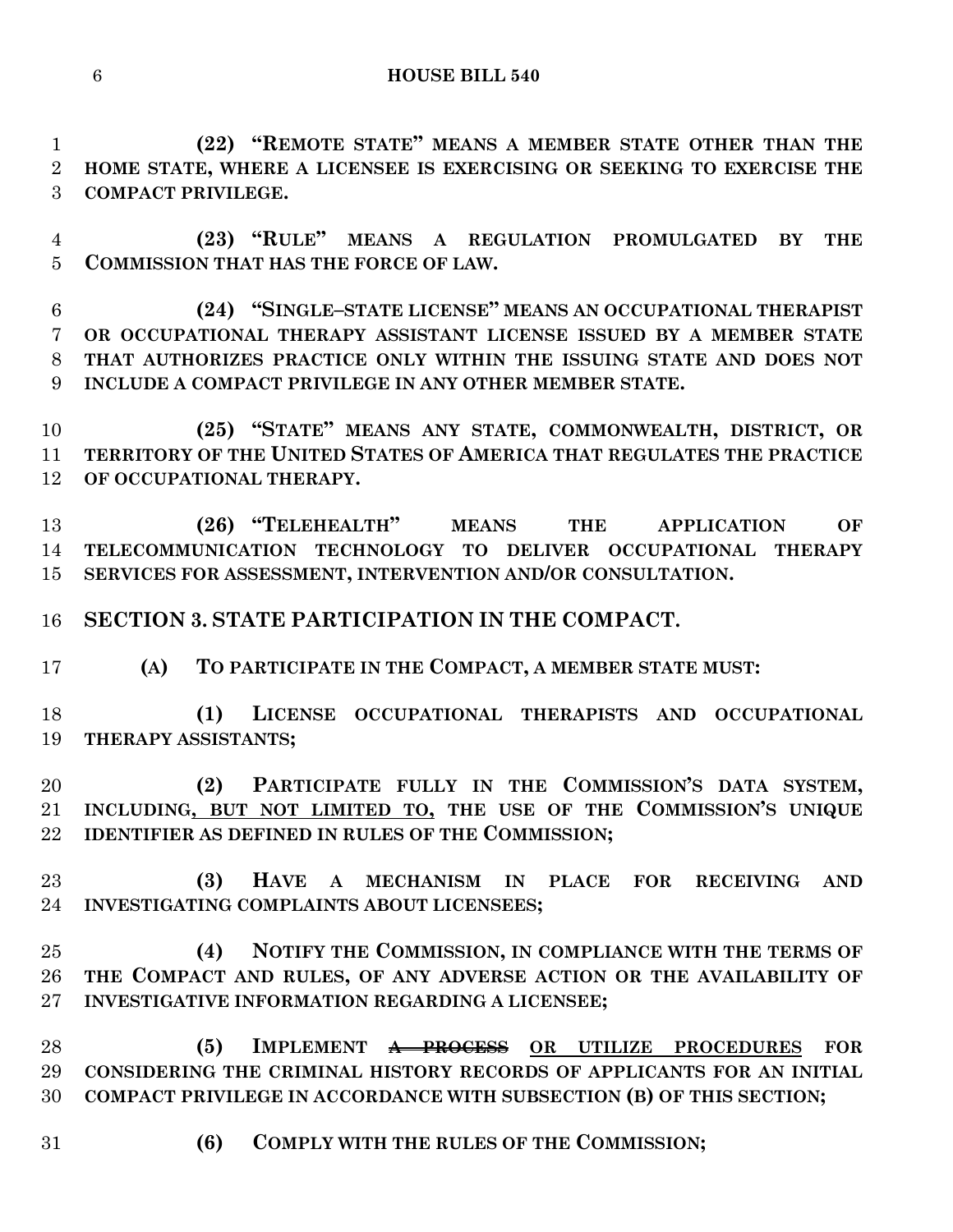**(7) UTILIZE ONLY A RECOGNIZED NATIONAL EXAMINATION AS A REQUIREMENT FOR LICENSURE PURSUANT TO THE RULES OF THE COMMISSION; AND**

 **(8) HAVE CONTINUING COMPETENCY EDUCATION COMPETENCE/EDUCATION REQUIREMENTS AS A CONDITION FOR LICENSE RENEWAL.**

 **(B) (1) A MEMBER STATE SHALL, WITHIN A TIME FRAME ESTABLISHED BY THE COMMISSION, ESTABLISH A PROCESS FOR REQUIRING A CRIMINAL BACKGROUND CHECK FOR A LICENSEE APPLYING FOR A COMPACT PRIVILEGE WHOSE PRIMARY STATE OF RESIDENCE IS THAT MEMBER STATE, THAT INCLUDES:**

 **(I) SUBMISSION OF FINGERPRINTS OR OTHER BIOMETRIC–BASED INFORMATION BY APPLICANTS FOR THE PURPOSE OF OBTAINING AN APPLICANT'S CRIMINAL HISTORY INFORMATION FROM THE FEDERAL BUREAU OF INVESTIGATION AND THE AGENCY RESPONSIBLE FOR RETAINING THAT STATE'S CRIMINAL RECORDS; AND**

 **(II) RECEIVING THE RESULTS OF THE FEDERAL BUREAU OF INVESTIGATION AND THE STATE AGENCY CRIMINAL RECORD SEARCH AND USING THE RESULTS IN MAKING LICENSURE DECISIONS.**

 **(2) COMMUNICATION BETWEEN A MEMBER STATE AND THE COMMISSION OR AMONG MEMBER STATES REGARDING THE VERIFICATION OF ELIGIBILITY FOR LICENSURE THROUGH THE COMPACT MAY NOT INCLUDE ANY INFORMATION RECEIVED FROM THE FEDERAL BUREAU OF INVESTIGATION RELATING TO A FEDERAL CRIMINAL RECORDS CHECK PERFORMED BY A MEMBER STATE UNDER PUBLIC LAW 92–544.**

 **(C) A MEMBER STATE SHALL GRANT THE COMPACT PRIVILEGE TO A LICENSEE HOLDING A VALID UNENCUMBERED LICENSE IN ANOTHER MEMBER STATE IN ACCORDANCE WITH THE TERMS OF THE COMPACT AND RULES.**

 **(D) MEMBER STATES MAY CHARGE A FEE FOR GRANTING A COMPACT PRIVILEGE.**

 **(E) A MEMBER STATE SHALL PROVIDE FOR THE STATE'S DELEGATE TO ATTEND ALL OCCUPATIONAL THERAPY COMPACT COMMISSION MEETINGS.**

 **(F) INDIVIDUALS NOT RESIDING IN A MEMBER STATE SHALL CONTINUE TO BE ABLE TO APPLY FOR A MEMBER STATE'S SINGLE–STATE LICENSE AS PROVIDED UNDER THE LAWS OF EACH MEMBER STATE. HOWEVER, THE SINGLE–STATE LICENSE**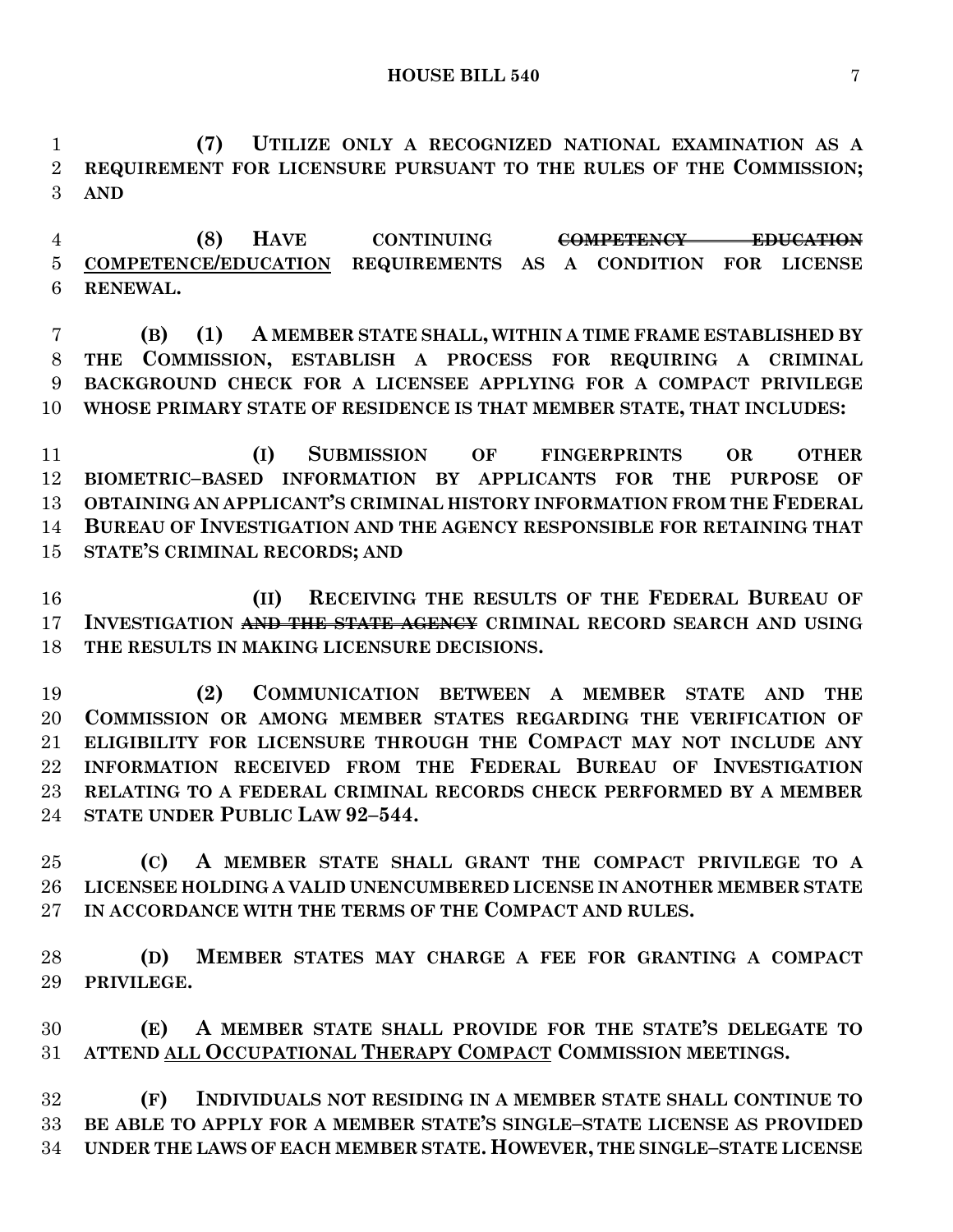**GRANTED TO THESE INDIVIDUALS MAY NOT BE RECOGNIZED AS GRANTING THE COMPACT PRIVILEGE IN ANY OTHER MEMBER STATE.**

 **(G) NOTHING IN THE COMPACT MAY AFFECT THE REQUIREMENTS ESTABLISHED BY A MEMBER STATE FOR THE ISSUANCE OF A SINGLE–STATE LICENSE.**

**SECTION 4. COMPACT PRIVILEGE.**

 **(A) TO EXERCISE THE COMPACT PRIVILEGE UNDER THE TERMS AND PROVISIONS OF THE COMPACT, A LICENSEE MUST:**

**(1) HOLD A LICENSE IN THE HOME STATE;**

 **(2) HAVE A VALID UNITED STATES SOCIAL SECURITY NUMBER OR NATIONAL PRACTITIONER IDENTIFICATION NUMBER;**

**(3) HAVE NO ENCUMBRANCE ON ANY STATE LICENSE;**

 **(4) BE ELIGIBLE FOR A COMPACT PRIVILEGE IN ANY MEMBER STATE**  14 IN ACCORDANCE WITH SUBSECTIONS (E) THROUGH (J) (D), (F), (G), AND (H) OF THIS **SECTION;**

 **(5) HAVE PAID ALL FINES AND COMPLETED ALL REQUIREMENTS RESULTING FROM ANY ADVERSE ACTION AGAINST ANY LICENSE OR COMPACT PRIVILEGE, AND TWO YEARS HAVE ELAPSED FROM THE DATE OF SUCH COMPLETION;**

 **(6) NOTIFY THE COMMISSION THAT THE LICENSEE IS SEEKING THE COMPACT PRIVILEGE WITHIN A REMOTE STATE(S);**

 **(7) PAY ANY APPLICABLE FEES, INCLUDING ANY STATE FEE, FOR THE COMPACT PRIVILEGE;**

 **(8) COMPLETE A CRIMINAL BACKGROUND CHECK IN ACCORDANCE WITH SUBSECTION (B) OF SECTION 3 AND PAY ANY FEE ASSOCIATED WITH THE COMPLETION OF THE CRIMINAL BACKGROUND CHECK;**

 **(9) MEET ANY JURISPRUDENCE REQUIREMENTS ESTABLISHED BY THE REMOTE STATE(S) IN WHICH THE LICENSEE IS SEEKING A COMPACT PRIVILEGE; AND**

 **(10) REPORT TO THE COMMISSION ADVERSE ACTION TAKEN BY ANY NON–MEMBER STATE WITHIN 30 DAYS FROM THE DATE THE ADVERSE ACTION IS TAKEN.**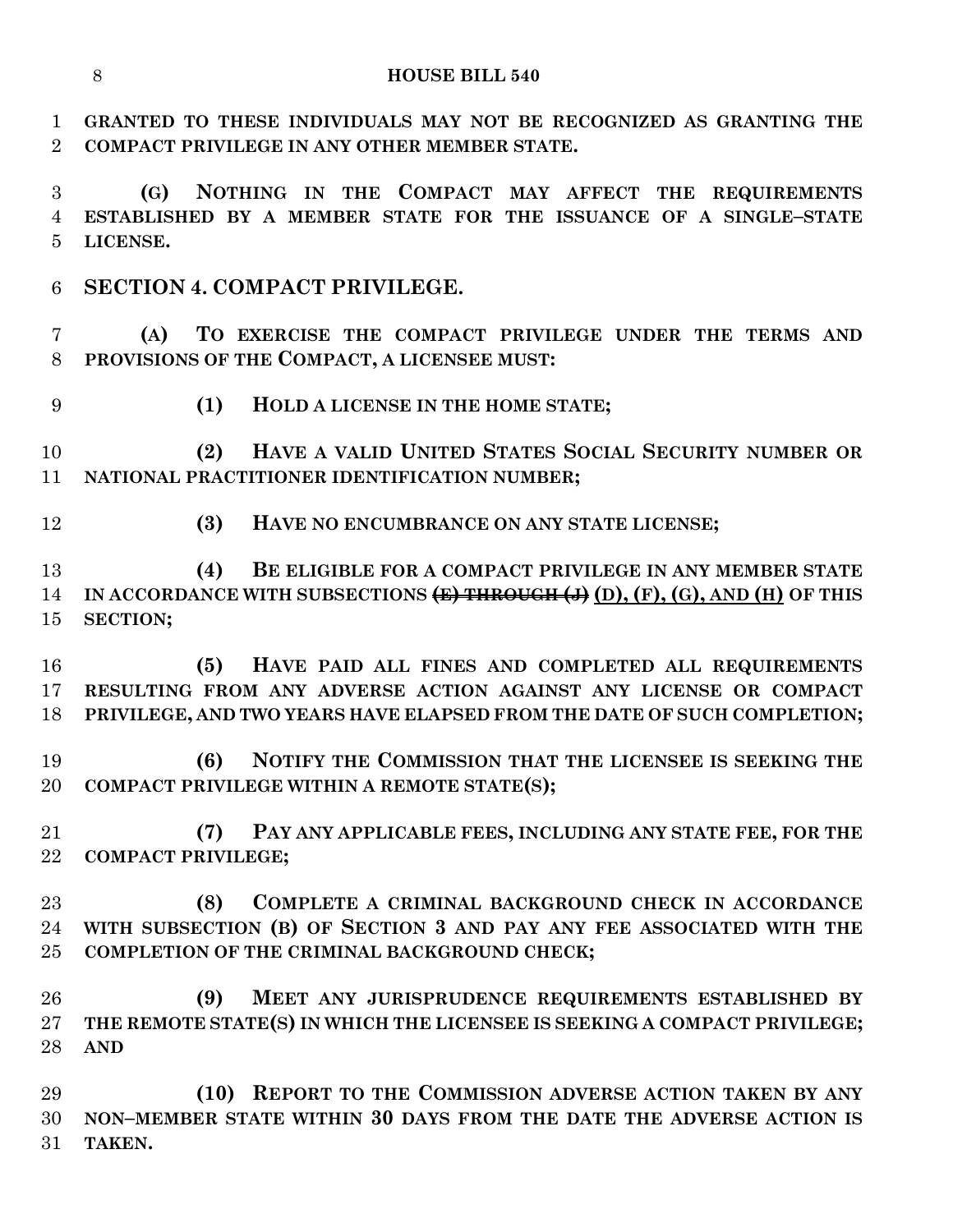**(B) THE COMPACT PRIVILEGE IS VALID UNTIL THE EXPIRATION DATE OF THE HOME STATE LICENSE. THE LICENSEE MUST COMPLY WITH THE REQUIREMENTS OF SUBSECTION (A) OF THIS SECTION TO MAINTAIN THE COMPACT PRIVILEGE IN THE REMOTE STATE.**

 **(C) A LICENSEE PROVIDING OCCUPATIONAL THERAPY IN A REMOTE STATE UNDER THE COMPACT PRIVILEGE SHALL FUNCTION WITHIN THE LAWS AND REGULATIONS OF THE REMOTE STATE.**

 **(D) OCCUPATIONAL THERAPY ASSISTANTS PRACTICING IN A REMOTE STATE SHALL BE SUPERVISED BY AN OCCUPATIONAL THERAPIST LICENSED OR HOLDING A COMPACT PRIVILEGE IN THAT REMOTE STATE.**

 **(E) A LICENSEE PROVIDING OCCUPATIONAL THERAPY IN A REMOTE STATE IS SUBJECT TO THAT STATE'S REGULATORY AUTHORITY. A REMOTE STATE MAY, IN ACCORDANCE WITH DUE PROCESS AND THAT STATE'S LAWS, REMOVE A LICENSEE'S COMPACT PRIVILEGE IN THE REMOTE STATE FOR A SPECIFIC PERIOD OF TIME, IMPOSE FINES, AND/OR TAKE ANY OTHER NECESSARY ACTIONS TO PROTECT THE HEALTH AND SAFETY OF ITS CITIZENS. THE LICENSEE MAY BE INELIGIBLE FOR A COMPACT PRIVILEGE IN ANY STATE UNTIL THE SPECIFIC TIME FOR REMOVAL HAS PASSED AND ALL FINES ARE PAID.**

 **(F) IF A HOME STATE LICENSE IS ENCUMBERED, THE LICENSEE SHALL LOSE THE COMPACT PRIVILEGE IN ANY REMOTE STATE UNTIL THE FOLLOWING OCCUR:**

**(1) THE HOME STATE LICENSE IS NO LONGER ENCUMBERED; AND**

 **(2) TWO YEARS HAVE ELAPSED FROM THE DATE ON WHICH THE HOME STATE LICENSE IS NO LONGER ENCUMBERED IN ACCORDANCE WITH SECTION 4(F)(1).**

 **(G) ONCE AN ENCUMBERED LICENSE IN THE HOME STATE IS RESTORED TO GOOD STANDING, THE LICENSEE MUST MEET THE REQUIREMENTS OF SUBSECTION (A) OF THIS SECTION TO OBTAIN A COMPACT PRIVILEGE IN ANY REMOTE STATE.**

 **(H) IF A LICENSEE'S COMPACT PRIVILEGE IN ANY REMOTE STATE IS REMOVED, THE INDIVIDUAL MAY LOSE THE COMPACT PRIVILEGE IN ANY OTHER REMOTE STATE UNTIL THE FOLLOWING OCCUR:**

 **(1) THE SPECIFIC PERIOD OF TIME FOR WHICH THE COMPACT PRIVILEGE WAS REMOVED HAS ENDED;**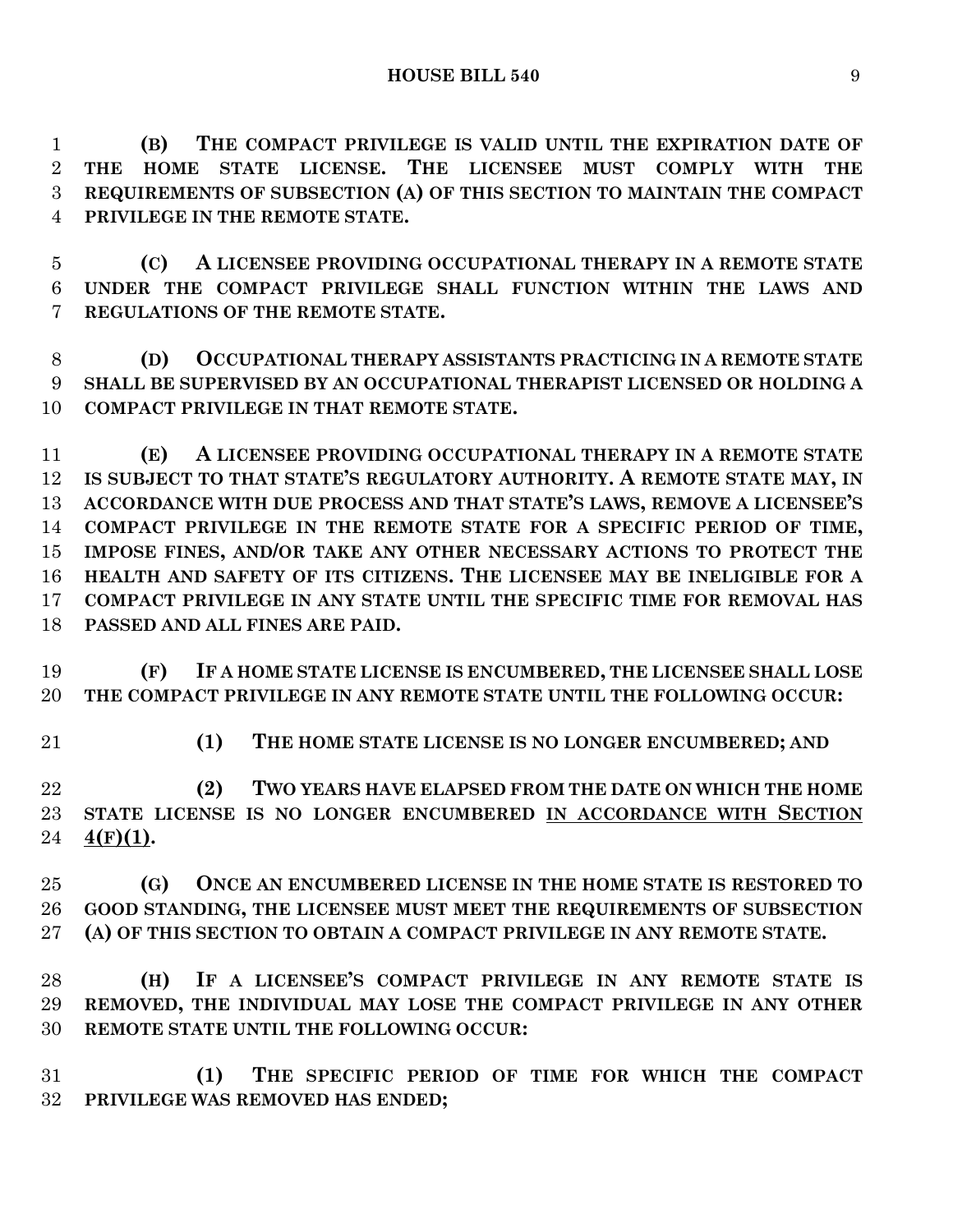**(2) ALL FINES HAVE BEEN PAID AND ALL CONDITIONS HAVE BEEN MET;**

 **(3) TWO YEARS HAVE ELAPSED FROM THE DATE OF COMPLETING REQUIREMENTS IN ITEMS (1) AND (2) OF THIS SUBSECTION; AND**

 **(4) THE COMPACT PRIVILEGES ARE REINSTATED BY THE COMMISSION, AND THE COMPACT DATA SYSTEM IS UPDATED TO REFLECT REINSTATEMENT.**

 **(I) IF A LICENSEE'S COMPACT PRIVILEGE IN ANY REMOTE STATE IS REMOVED DUE TO AN ERRONEOUS CHARGE, PRIVILEGES SHALL BE RESTORED THROUGH THE COMPACT DATA SYSTEM.**

 **(J) ONCE THE REQUIREMENTS OF SUBSECTION (H) OF THIS SECTION HAVE BEEN MET, THE LICENSEE MUST MEET THE REQUIREMENTS IN SUBSECTION (A) OF THIS SECTION TO OBTAIN A COMPACT PRIVILEGE IN A REMOTE STATE.**

 **SECTION 5: OBTAINING A NEW HOME STATE LICENSE BY VIRTUE OF COMPACT PRIVILEGE.**

 **(A) AN OCCUPATIONAL THERAPIST OR OCCUPATIONAL THERAPY ASSISTANT MAY HOLD A HOME STATE LICENSE, WHICH ALLOWS FOR COMPACT PRIVILEGES IN MEMBER STATES, IN ONLY ONE MEMBER STATE AT A TIME.**

 **(B) IF AN OCCUPATIONAL THERAPIST OR OCCUPATIONAL THERAPY ASSISTANT CHANGES PRIMARY STATE OF RESIDENCE BY MOVING BETWEEN TWO MEMBER STATES:**

 **(1) THE OCCUPATIONAL THERAPIST OR OCCUPATIONAL THERAPY ASSISTANT SHALL FILE AN APPLICATION FOR OBTAINING A NEW HOME STATE LICENSE BY VIRTUE OF A COMPACT PRIVILEGE, PAY ALL APPLICABLE FEES, AND NOTIFY THE CURRENT AND NEW HOME STATE IN ACCORDANCE WITH APPLICABLE RULES ADOPTED BY THE COMMISSION;**

 **(2) UPON RECEIPT OF AN APPLICATION FOR OBTAINING A NEW HOME STATE LICENSE BY VIRTUE OF COMPACT PRIVILEGE, THE NEW HOME STATE SHALL VERIFY THAT THE OCCUPATIONAL THERAPIST OR OCCUPATIONAL THERAPY ASSISTANT MEETS THE PERTINENT CRITERIA OUTLINED IN SECTION 4 VIA THE DATA SYSTEM, WITHOUT NEED FOR PRIMARY SOURCE VERIFICATION EXCEPT FOR:**

 **(I) AN FBI FINGERPRINT BASED CRIMINAL BACKGROUND CHECK IF NOT PREVIOUSLY PERFORMED OR UPDATED PURSUANT TO APPLICABLE RULES ADOPTED BY THE COMMISSION IN ACCORDANCE WITH PUBLIC LAW 92–544;**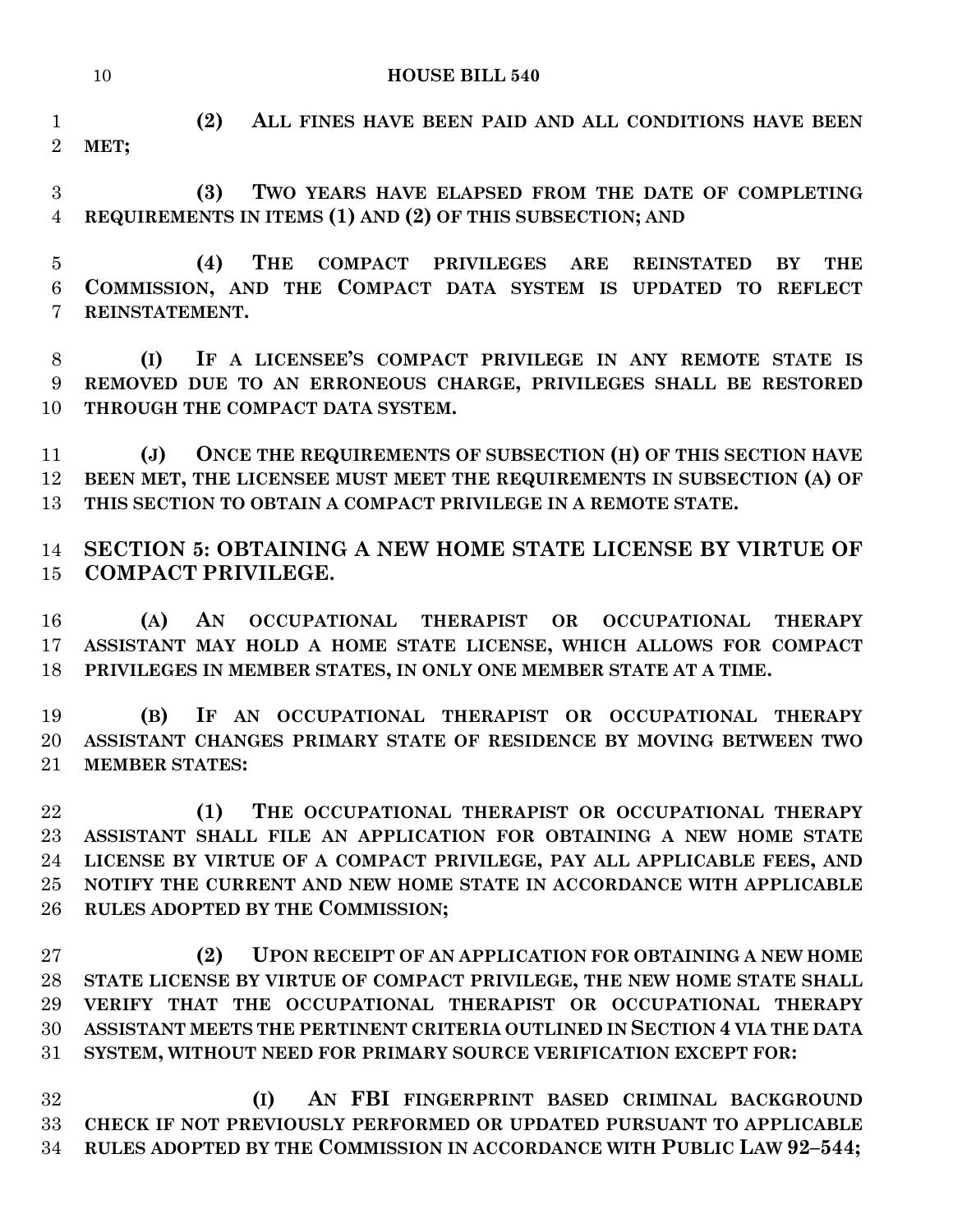**HOUSE BILL 540** 11

 **(II) OTHER CRIMINAL BACKGROUND CHECKS AS REQUIRED BY THE NEW HOME STATE; AND**

 **(III) SUBMISSION OF ANY REQUISITE JURISPRUDENCE REQUIREMENTS OF THE NEW HOME STATE;**

 **(3) THE FORMER HOME STATE SHALL CONVERT THE FORMER HOME STATE LICENSE INTO A COMPACT PRIVILEGE ONCE THE NEW HOME STATE HAS ACTIVATED THE NEW HOME STATE LICENSE IN ACCORDANCE WITH APPLICABLE RULES ADOPTED BY THE COMMISSION;**

 **(4) NOTWITHSTANDING ANY OTHER PROVISION OF THE COMPACT, IF THE OCCUPATIONAL THERAPIST OR OCCUPATIONAL THERAPY ASSISTANT CANNOT MEET THE CRITERIA IN SUBSECTION (A) OF SECTION 4, THE NEW HOME STATE SHALL APPLY ITS REQUIREMENTS FOR ISSUING A NEW SINGLE–STATE LICENSE; AND**

 **(5) THE OCCUPATIONAL THERAPIST OR THE OCCUPATIONAL THERAPY ASSISTANT SHALL PAY ALL APPLICABLE FEES TO THE NEW HOME STATE IN ORDER TO BE ISSUED A NEW HOME STATE LICENSE.**

 **(C) IF AN OCCUPATIONAL THERAPIST OR OCCUPATIONAL THERAPY ASSISTANT CHANGES PRIMARY STATE OF RESIDENCE BY MOVING FROM A MEMBER STATE TO A NON–MEMBER STATE, OR FROM A NON–MEMBER STATE TO A MEMBER STATE, THE STATE CRITERIA SHALL APPLY FOR ISSUANCE OF A SINGLE–STATE LICENSE IN THE NEW STATE.**

 **(D) NOTHING IN THE COMPACT SHALL INTERFERE WITH A LICENSEE'S ABILITY TO HOLD A SINGLE–STATE LICENSE IN MULTIPLE STATES. HOWEVER, FOR THE PURPOSES OF THIS COMPACT, A LICENSEE SHALL HAVE ONLY ONE HOME STATE LICENSE.**

 **(E) NOTHING IN THE COMPACT SHALL AFFECT THE REQUIREMENTS ESTABLISHED BY A MEMBER STATE FOR THE ISSUANCE OF A SINGLE–STATE** 

**SECTION 6. ACTIVE DUTY MILITARY PERSONNEL OR THEIR SPOUSES.**

 **(A) ACTIVE DUTY MILITARY PERSONNEL, OR THEIR SPOUSES, SHALL DESIGNATE A HOME STATE WHERE THE INDIVIDUAL HAS A CURRENT LICENSE IN GOOD STANDING.**

 **(B) THE INDIVIDUAL MAY RETAIN THE HOME STATE DESIGNATION DURING THE PERIOD THE SERVICE MEMBER IS ON ACTIVE DUTY.**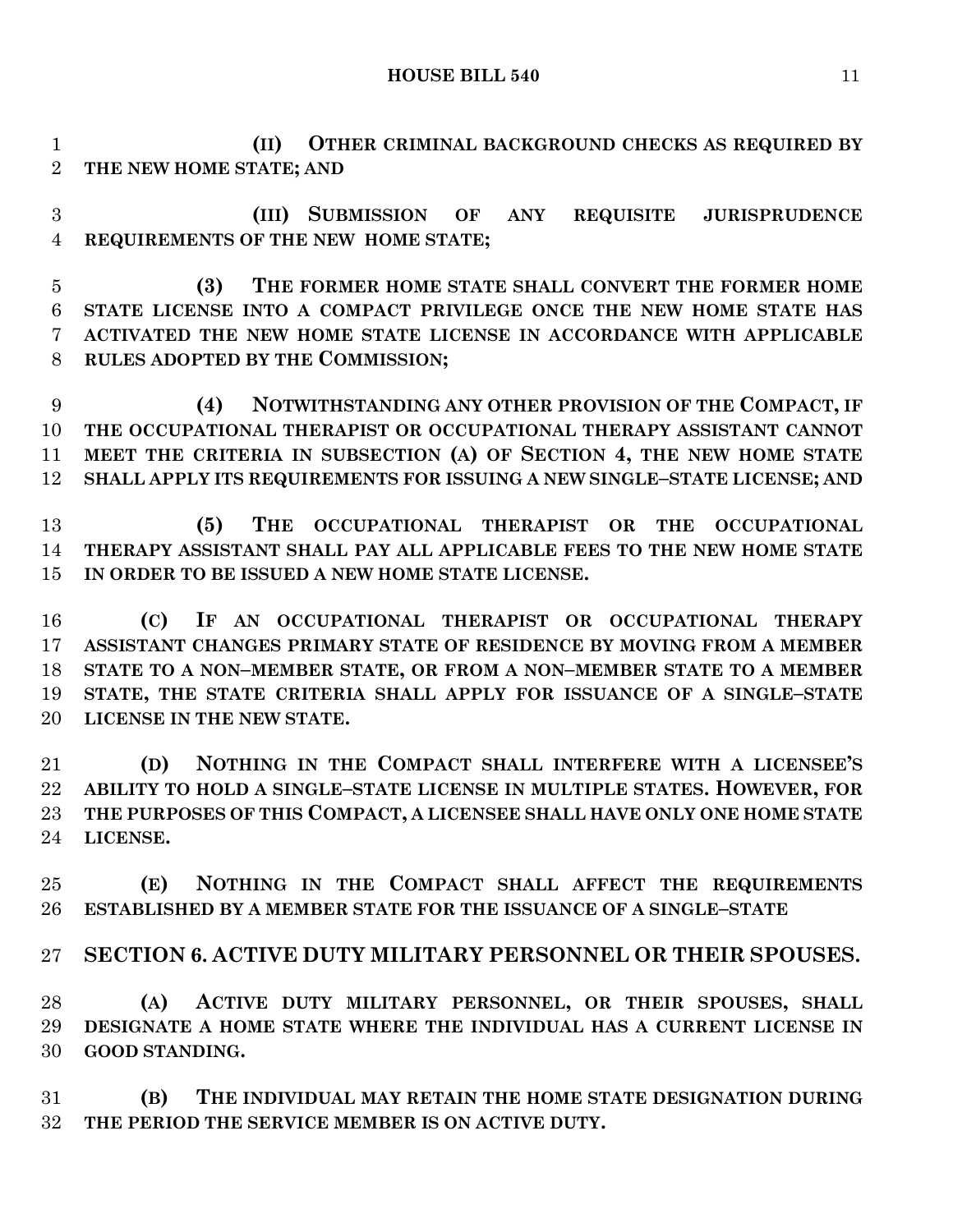**(C) SUBSEQUENT TO DESIGNATING A HOME STATE, THE INDIVIDUAL SHALL ONLY CHANGE THE INDIVIDUAL'S HOME STATE THROUGH APPLICATION FOR LICENSURE IN THE NEW STATE OR THROUGH THE PROCESS DESCRIBED IN SECTION 5.**

**SECTION 7. ADVERSE ACTIONS.**

 **(A) A HOME STATE SHALL HAVE EXCLUSIVE POWER TO IMPOSE ADVERSE ACTION AGAINST AN OCCUPATIONAL THERAPIST'S OR OCCUPATIONAL THERAPY ASSISTANT'S LICENSE ISSUED BY THE HOME STATE.**

 **(B) IN ADDITION TO THE OTHER POWERS CONFERRED BY STATE LAW, A REMOTE STATE SHALL HAVE THE AUTHORITY, IN ACCORDANCE WITH EXISTING STATE DUE PROCESS LAW, TO:**

 **(1) TAKE ADVERSE ACTION AGAINST AN OCCUPATIONAL THERAPIST'S OR OCCUPATIONAL THERAPY ASSISTANT'S COMPACT PRIVILEGE WITHIN THAT MEMBER STATE; AND**

 **(2) ISSUE SUBPOENAS FOR BOTH HEARINGS AND INVESTIGATIONS THAT REQUIRE THE ATTENDANCE AND TESTIMONY OF WITNESSES AS WELL AS THE PRODUCTION OF EVIDENCE. SUBPOENAS ISSUED BY A LICENSING BOARD IN A MEMBER STATE FOR THE ATTENDANCE AND TESTIMONY OF WITNESSES OR THE PRODUCTION OF EVIDENCE FROM ANOTHER MEMBER STATE SHALL BE ENFORCED IN THE LATTER STATE BY ANY COURT OF COMPETENT JURISDICTION, ACCORDING TO THE PRACTICE AND PROCEDURE OF THAT COURT APPLICABLE TO SUBPOENAS ISSUED IN PROCEEDINGS PENDING BEFORE IT. THE ISSUING AUTHORITY SHALL PAY ANY WITNESS FEES, TRAVEL EXPENSES, MILEAGE AND OTHER FEES REQUIRED BY THE SERVICE STATUTES OF THE STATE IN WHICH THE WITNESSES OR EVIDENCE ARE LOCATED.**

 **(C) FOR PURPOSES OF TAKING ADVERSE ACTION, THE HOME STATE SHALL GIVE THE SAME PRIORITY AND EFFECT TO REPORTED CONDUCT RECEIVED FROM A MEMBER STATE AS IT WOULD IF THE CONDUCT HAD OCCURRED WITHIN THE HOME STATE. IN SO DOING, THE HOME STATE SHALL APPLY ITS OWN STATE LAWS TO DETERMINE APPROPRIATE ACTION.**

 **(D) THE HOME STATE SHALL COMPLETE ANY PENDING INVESTIGATIONS OF AN OCCUPATIONAL THERAPIST OR OCCUPATIONAL THERAPY ASSISTANT WHO CHANGES PRIMARY STATE OF RESIDENCE DURING THE COURSE OF THE INVESTIGATIONS. THE HOME STATE, WHERE THE INVESTIGATIONS WERE INITIATED, SHALL ALSO HAVE THE AUTHORITY TO TAKE APPROPRIATE ACTION(S) AND SHALL PROMPTLY REPORT THE CONCLUSIONS OF THE INVESTIGATIONS TO THE DATA**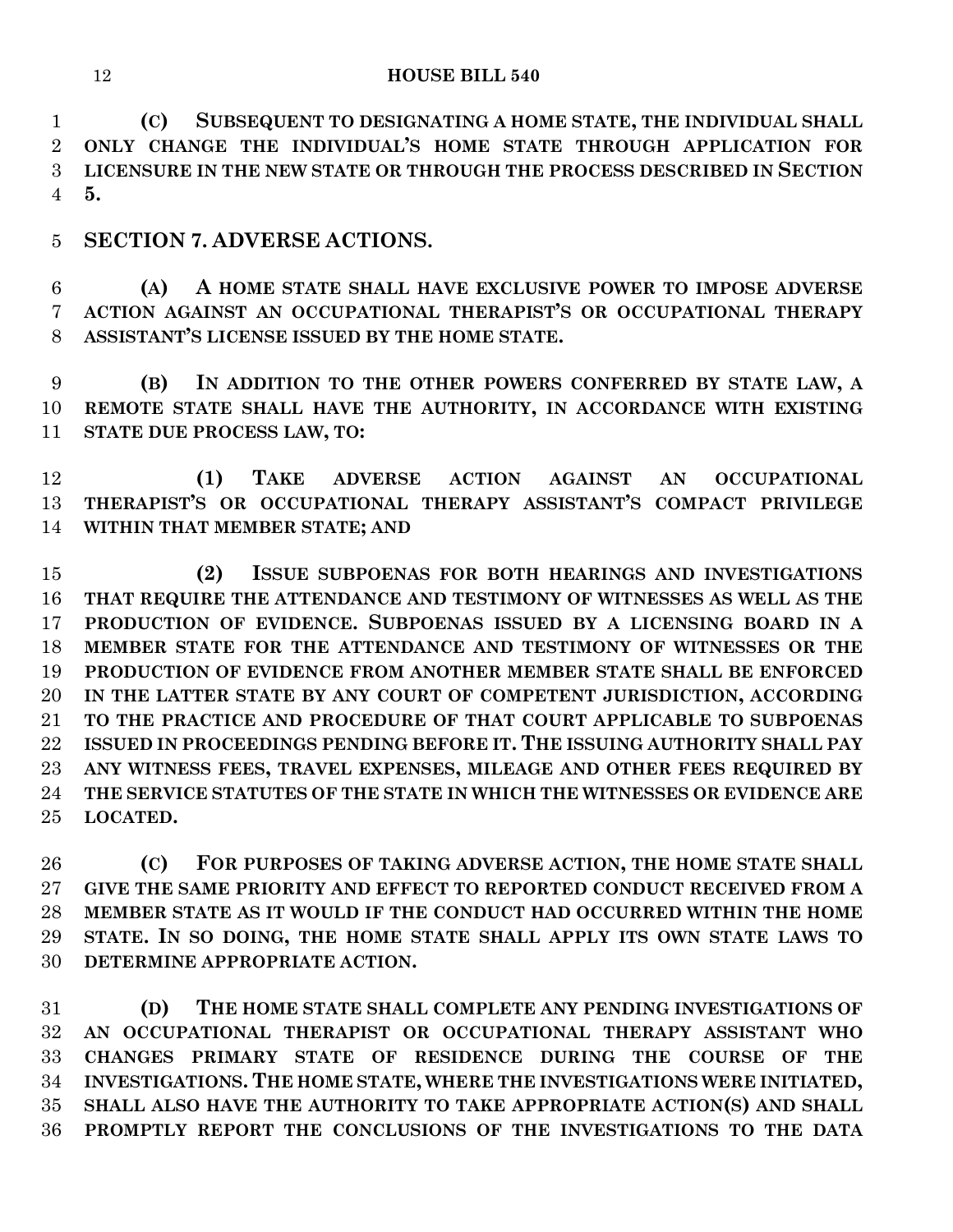**SYSTEM. THE DATA SYSTEM ADMINISTRATOR SHALL PROMPTLY NOTIFY THE NEW HOME STATE OF ANY ADVERSE ACTIONS.**

 **(E) A MEMBER STATE, IF OTHERWISE PERMITTED BY STATE LAW, MAY RECOVER FROM THE AFFECTED OCCUPATIONAL THERAPIST OR OCCUPATIONAL THERAPY ASSISTANT THE COSTS OF INVESTIGATIONS AND DISPOSITION OF CASES RESULTING FROM ANY ADVERSE ACTION TAKEN AGAINST THAT OCCUPATIONAL THERAPIST OR OCCUPATIONAL THERAPY ASSISTANT.**

 **(F) A MEMBER STATE MAY TAKE ADVERSE ACTION BASED ON THE FACTUAL FINDINGS OF THE REMOTE STATE, PROVIDED THAT THE MEMBER STATE FOLLOWS ITS OWN PROCEDURES FOR TAKING THE ADVERSE ACTION.**

 **(G) (1) IN ADDITION TO THE AUTHORITY GRANTED TO A MEMBER STATE BY ITS RESPECTIVE STATE OCCUPATIONAL THERAPY LAWS AND REGULATIONS OR OTHER APPLICABLE STATE LAW, ANY MEMBER STATE MAY PARTICIPATE WITH OTHER MEMBER STATES IN JOINT INVESTIGATIONS OF LICENSEES.**

 **(2) MEMBER STATES SHALL SHARE ANY INVESTIGATIVE, LITIGATION, OR COMPLIANCE MATERIALS IN FURTHERANCE OF ANY JOINT OR INDIVIDUAL INVESTIGATION INITIATED UNDER THE COMPACT.**

 **(H) IF AN ADVERSE ACTION IS TAKEN BY THE HOME STATE AGAINST AN OCCUPATIONAL THERAPIST'S OR OCCUPATIONAL THERAPY ASSISTANT'S LICENSE, THE OCCUPATIONAL THERAPISTS OR OCCUPATIONAL THERAPY ASSISTANT'S COMPACT PRIVILEGE IN ALL OTHER MEMBER STATES SHALL BE DEACTIVATED UNTIL ALL ENCUMBRANCES HAVE BEEN REMOVED FROM THE STATE LICENSE. ALL HOME STATE DISCIPLINARY ORDERS THAT IMPOSE ADVERSE ACTION AGAINST AN OCCUPATIONAL THERAPIST'S OR OCCUPATIONAL THERAPY ASSISTANT'S LICENSE SHALL INCLUDE A STATEMENT THAT THE OCCUPATIONAL THERAPISTS OR OCCUPATIONAL THERAPY ASSISTANT'S COMPACT PRIVILEGE IS DEACTIVATED IN ALL MEMBER STATES DURING THE PENDENCY OF THE ORDER.**

 **(I) IF A MEMBER STATE TAKES ADVERSE ACTION, IT SHALL PROMPTLY NOTIFY THE ADMINISTRATOR OF THE DATA SYSTEM. THE ADMINISTRATOR OF THE DATA SYSTEM SHALL PROMPTLY NOTIFY THE HOME STATE OF ANY ADVERSE ACTIONS BY REMOTE STATES.**

 **(J) NOTHING IN THE COMPACT SHALL OVERRIDE A MEMBER STATE'S DECISION THAT PARTICIPATION IN AN ALTERNATIVE PROGRAM MAY BE USED IN LIEU OF ADVERSE ACTION.**

 **SECTION 8. ESTABLISHMENT OF THE OCCUPATIONAL THERAPY COMPACT COMMISSION.**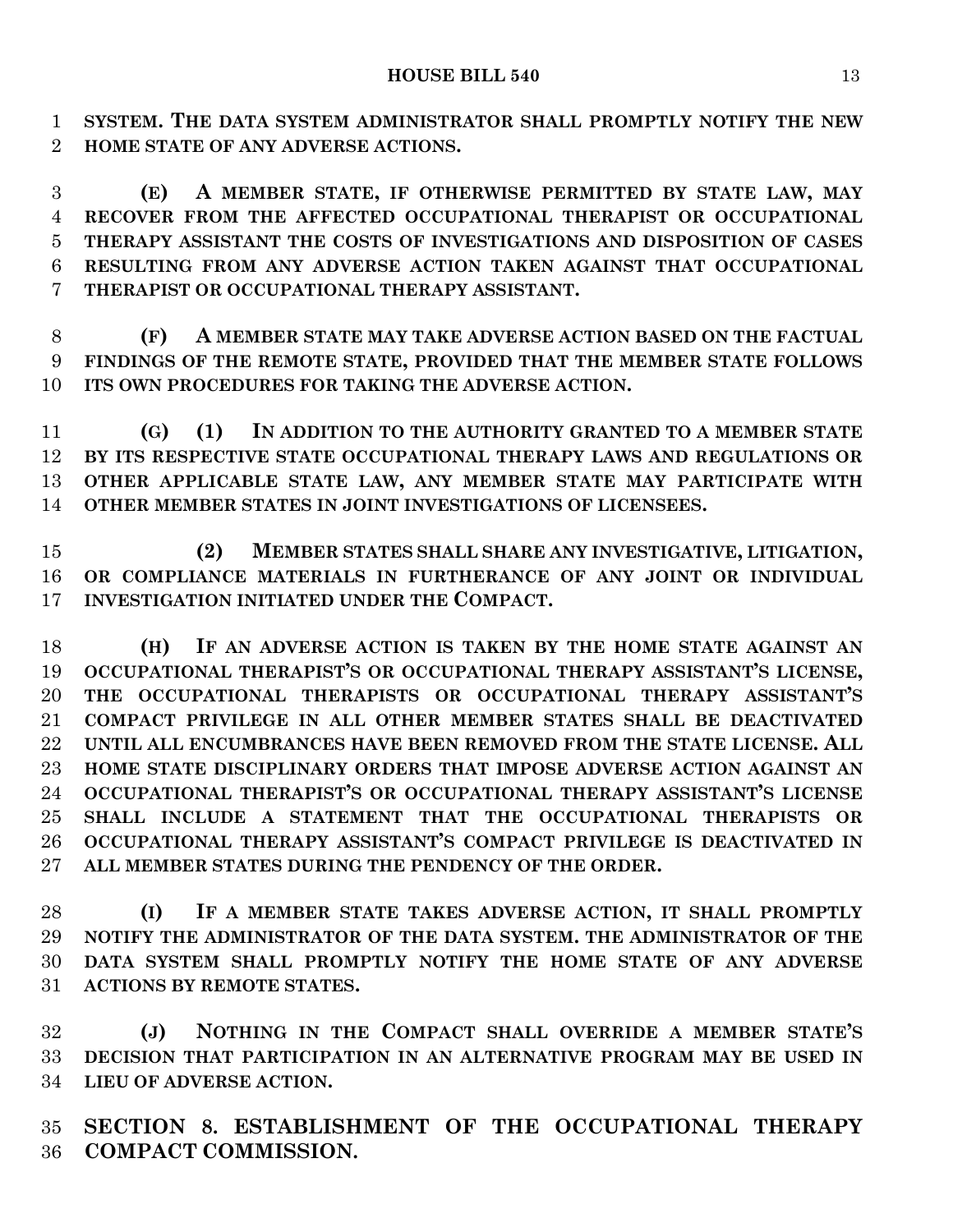**(A) (1) THE MEMBER STATES HEREBY CREATE AND ESTABLISH A JOINT PUBLIC AGENCY KNOWN AS THE OCCUPATIONAL THERAPY COMPACT COMMISSION.**

 **(2) THE COMMISSION IS AN INSTRUMENTALITY OF THE MEMBER STATES.**

 **(3) VENUE IS PROPER AND JUDICIAL PROCEEDINGS BY OR AGAINST THE COMMISSION SHALL BE BROUGHT SOLELY AND EXCLUSIVELY IN A COURT OF COMPETENT JURISDICTION WHERE THE PRINCIPAL OFFICE OF THE COMMISSION IS LOCATED. THE COMMISSION MAY WAIVE VENUE AND JURISDICTIONAL DEFENSES TO THE EXTENT IT ADOPTS OR CONSENTS TO PARTICIPATE IN ALTERNATIVE DISPUTE RESOLUTION PROCEEDINGS.**

 **(4) NOTHING IN THE COMPACT MAY SHALL BE CONSTRUED TO BE A WAIVER OF SOVEREIGN IMMUNITY.**

 **(B) (1) EACH MEMBER STATE SHALL HAVE AND BE LIMITED TO ONE DELEGATE SELECTED BY THAT MEMBER STATE'S LICENSING BOARD.**

**(2) THE DELEGATE SHALL BE:**

 **(I) A CURRENT MEMBER OF THE LICENSING BOARD, WHO IS AN OCCUPATIONAL THERAPIST, OCCUPATIONAL THERAPY ASSISTANT, OR PUBLIC MEMBER; OR** 

**(II) AN ADMINISTRATOR OF THE LICENSING BOARD.**

 **(3) ANY DELEGATE MAY BE REMOVED OR SUSPENDED FROM OFFICE AS PROVIDED BY THE LAW OF THE STATE FROM WHICH THE DELEGATE IS APPOINTED.**

 **(4) THE MEMBER STATE BOARD SHALL FILL ANY VACANCY OCCURRING IN THE COMMISSION WITHIN 90 DAYS.**

 **(5) EACH DELEGATE SHALL BE ENTITLED TO ONE VOTE WITH REGARD TO THE PROMULGATION OF RULES AND CREATION OF BYLAWS AND SHALL OTHERWISE HAVE AN OPPORTUNITY TO PARTICIPATE IN THE BUSINESS AND AFFAIRS OF THE COMMISSION.**

 **(6) A DELEGATE SHALL VOTE IN PERSON OR BY SUCH OTHER MEANS AS PROVIDED IN THE BYLAWS. THE BYLAWS MAY PROVIDE FOR DELEGATES' PARTICIPATION IN MEETINGS BY TELEPHONE OR OTHER MEANS OF COMMUNICATION.**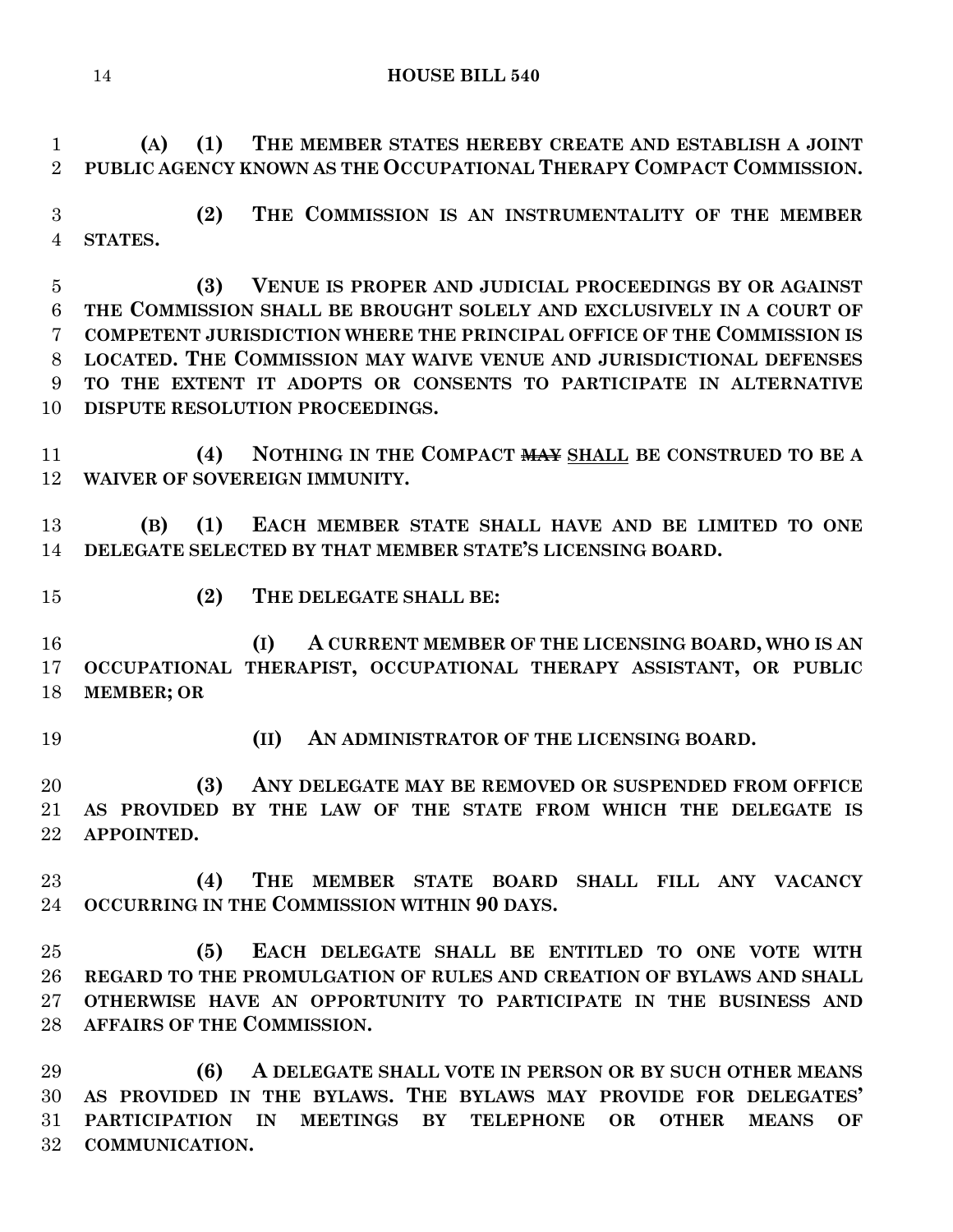**HOUSE BILL 540** 15

 **(7) THE COMMISSION SHALL MEET AT LEAST ONCE DURING EACH CALENDAR YEAR. ADDITIONAL MEETINGS SHALL BE HELD AS SET FORTH IN THE BYLAWS.**

 **(8) THE COMMISSION SHALL ESTABLISH BY RULE A TERM OF OFFICE FOR DELEGATES.**

- **(C) THE COMMISSION SHALL HAVE THE FOLLOWING POWERS AND DUTIES:**
- **(1) ESTABLISH A CODE OF ETHICS FOR THE COMMISSION;**
- **(2) ESTABLISH THE FISCAL YEAR OF THE COMMISSION;**
- **(3) ESTABLISH BYLAWS;**
- **(4) MAINTAIN ITS FINANCIAL RECORDS IN ACCORDANCE WITH THE BYLAWS;**
- **(5) MEET AND TAKE SUCH ACTIONS AS ARE CONSISTENT WITH THE PROVISIONS OF THE COMPACT AND THE BYLAWS;**

 **(6) PROMULGATE UNIFORM RULES TO FACILITATE AND COORDINATE IMPLEMENTATION AND ADMINISTRATION OF THIS COMPACT. THE RULES SHALL HAVE THE FORCE AND EFFECT OF LAW AND SHALL BE BINDING IN ALL MEMBER STATES;**

 **(7) BRING AND PROSECUTE LEGAL PROCEEDINGS OR ACTIONS IN THE NAME OF THE COMMISSION, PROVIDED THAT THE STANDING OF ANY STATE OCCUPATIONAL THERAPY LICENSING BOARD TO SUE OR BE SUED UNDER APPLICABLE LAW SHALL NOT BE AFFECTED;**

- 
- **(8) PURCHASE AND MAINTAIN INSURANCE AND BONDS;**
- **(9) BORROW, ACCEPT, OR CONTRACT FOR SERVICES OF PERSONNEL, INCLUDING, BUT NOT LIMITED TO, EMPLOYEES OF A MEMBER STATE;**

 **(10) HIRE EMPLOYEES, ELECT OR APPOINT OFFICERS, FIX COMPENSATION, DEFINE DUTIES, GRANT SUCH INDIVIDUALS APPROPRIATE AUTHORITY TO CARRY OUT THE PURPOSES OF THE COMPACT, AND ESTABLISH THE COMMISSION'S PERSONNEL POLICIES AND PROGRAMS RELATING TO CONFLICTS OF INTEREST, QUALIFICATIONS OF PERSONNEL, AND OTHER RELATED PERSONNEL MATTERS;**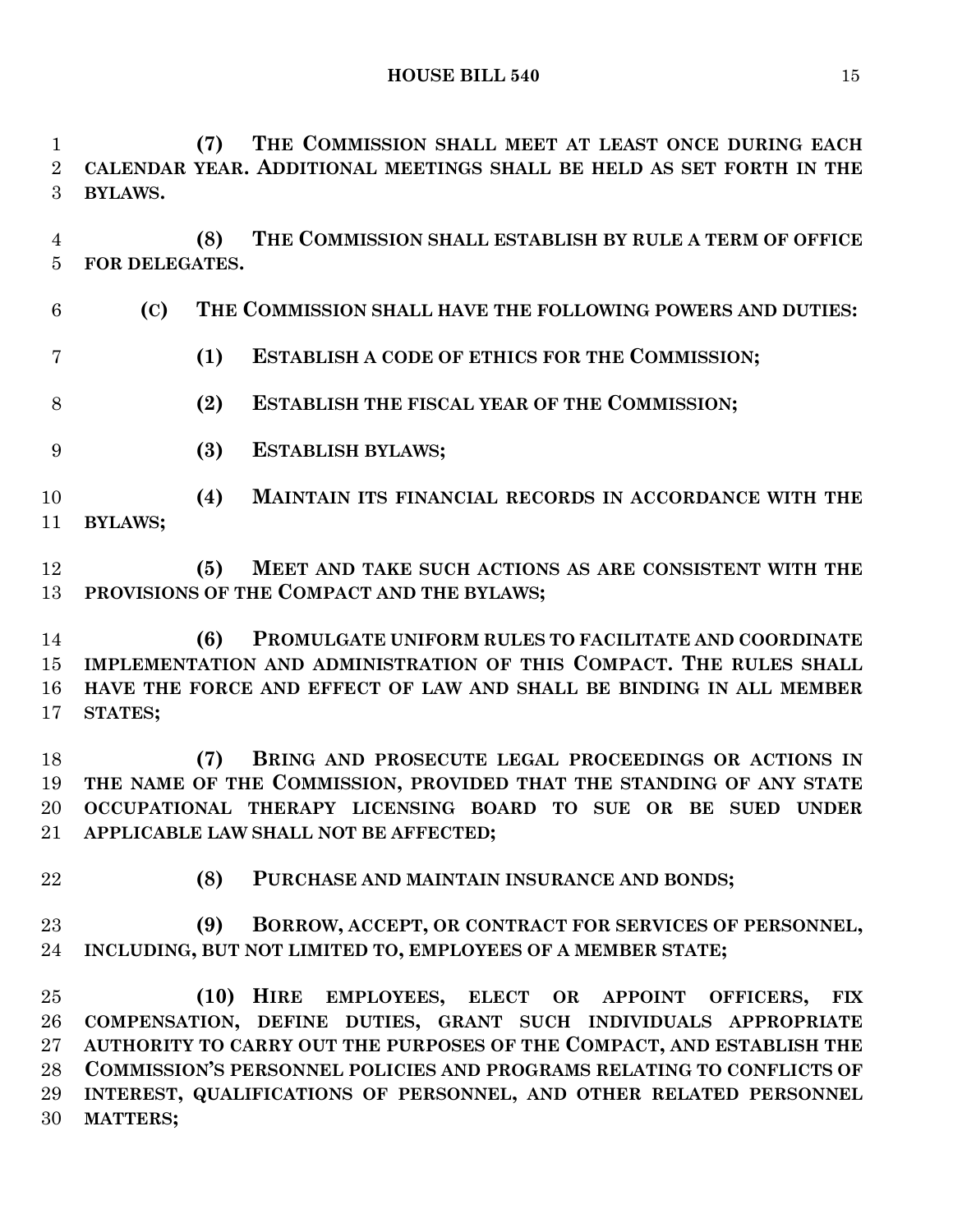**(11) ACCEPT ANY AND ALL APPROPRIATE DONATIONS AND GRANTS OF MONEY, EQUIPMENT, SUPPLIES, MATERIALS AND SERVICES, AND RECEIVE, UTILIZE AND DISPOSE OF THE SAME; PROVIDED THAT AT ALL TIMES THE COMMISSION SHALL AVOID ANY APPEARANCE OF IMPROPRIETY AND/OR CONFLICT OF INTEREST;**

 **(12) LEASE, PURCHASE, ACCEPT APPROPRIATE GIFTS OR DONATIONS OF, OR OTHERWISE OWN, HOLD, IMPROVE OR USE, ANY PROPERTY, REAL, PERSONAL OR MIXED; PROVIDED THAT AT ALL TIMES THE COMMISSION SHALL AVOID ANY APPEARANCE OF IMPROPRIETY;**

 **(13) SELL, CONVEY, MORTGAGE, PLEDGE, LEASE, EXCHANGE, ABANDON, OR OTHERWISE DISPOSE OF ANY PROPERTY REAL, PERSONAL, OR MIXED;**

- **(14) ESTABLISH A BUDGET AND MAKE EXPENDITURES;**
- **(15) BORROW MONEY;**

 **(16) APPOINT COMMITTEES, INCLUDING STANDING COMMITTEES COMPOSED OF MEMBERS, STATE REGULATORS, STATE LEGISLATORS OR THEIR REPRESENTATIVES, AND CONSUMER REPRESENTATIVES, AND SUCH OTHER INTERESTED PERSONS AS MAY BE DESIGNATED IN THE COMPACT AND THE BYLAWS;**

 **(17) PROVIDE AND RECEIVE INFORMATION FROM, AND COOPERATE WITH, LAW ENFORCEMENT AGENCIES;**

**(18) ESTABLISH AND ELECT AN EXECUTIVE COMMITTEE; AND**

 **(19) PERFORM SUCH OTHER FUNCTIONS AS MAY BE NECESSARY OR APPROPRIATE TO ACHIEVE THE PURPOSES OF THE COMPACT CONSISTENT WITH THE STATE REGULATION OF OCCUPATIONAL THERAPY LICENSURE AND PRACTICE.**

 **(D) (1) THE EXECUTIVE COMMITTEE SHALL HAVE THE POWER TO ACT ON BEHALF OF THE COMMISSION ACCORDING TO THE TERMS OF THE COMPACT.**

 **(2) THE EXECUTIVE COMMITTEE SHALL BE COMPOSED OF NINE MEMBERS:**

 **(I) SEVEN VOTING MEMBERS WHO ARE ELECTED BY THE COMMISSION FROM THE CURRENT MEMBERSHIP OF THE COMMISSION;**

 **(II) ONE EX–OFFICIO, NONVOTING MEMBER FROM A RECOGNIZED NATIONAL OCCUPATIONAL THERAPY PROFESSIONAL ASSOCIATION; AND**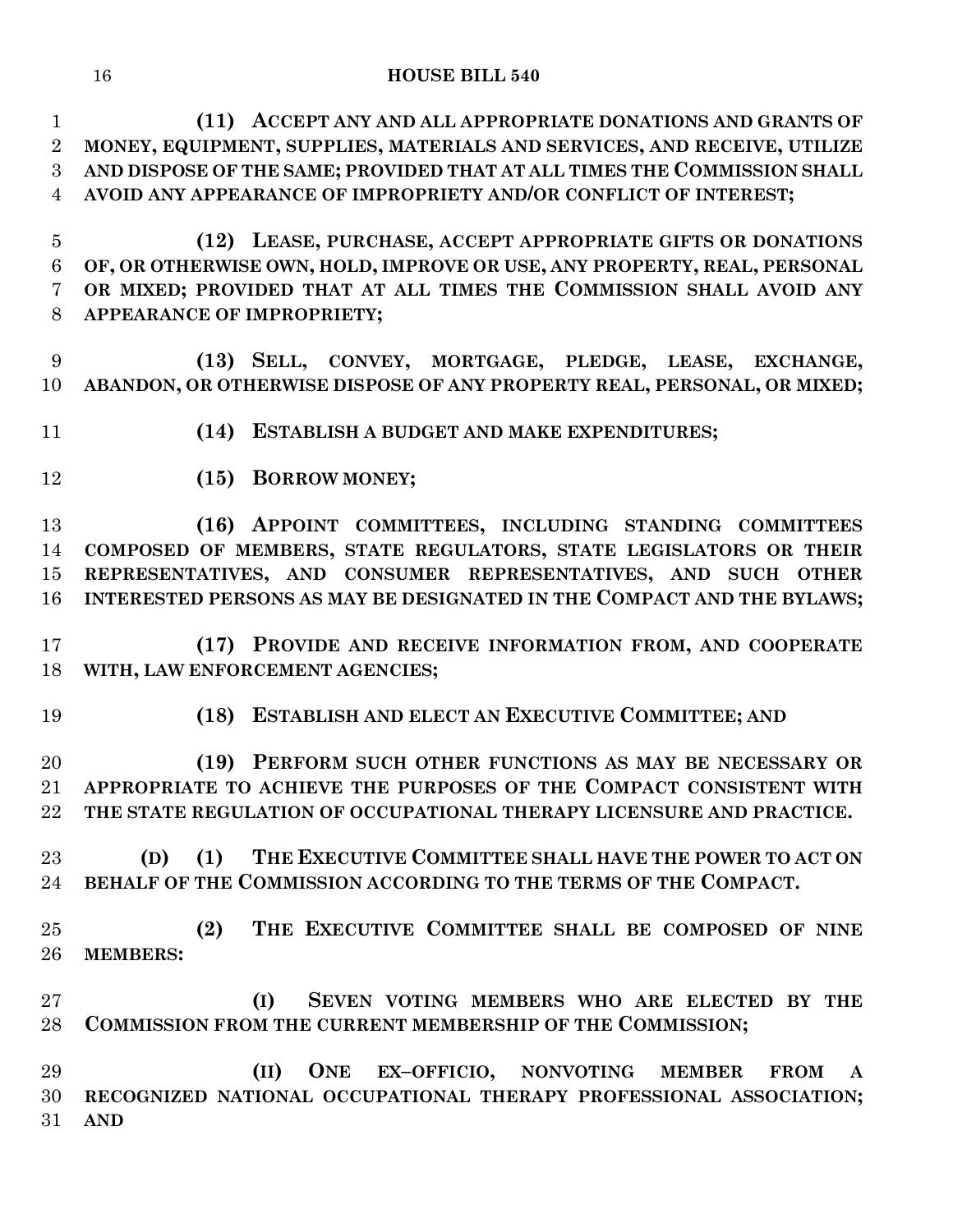**HOUSE BILL 540** 17

 **(III) ONE EX–OFFICIO, NONVOTING MEMBER FROM A RECOGNIZED NATIONAL OCCUPATIONAL THERAPY CERTIFICATION ORGANIZATION. (3) THE EX–OFFICIO MEMBERS WILL BE SELECTED BY THEIR RESPECTIVE ORGANIZATIONS. (4) THE COMMISSION MAY REMOVE ANY MEMBER OF THE EXECUTIVE COMMITTEE AS PROVIDED IN BYLAWS. (5) THE EXECUTIVE COMMITTEE SHALL MEET AT LEAST ANNUALLY. (6) THE EXECUTIVE COMMITTEE SHALL HAVE THE FOLLOWING DUTIES AND RESPONSIBILITIES: (I) RECOMMEND TO THE ENTIRE COMMISSION CHANGES TO THE RULES OR BYLAWS, CHANGES TO THIS COMPACT LEGISLATION, FEES PAID BY MEMBER STATES SUCH AS ANNUAL DUES, AND ANY COMMISSION COMPACT FEE CHARGED TO LICENSEES FOR THE COMPACT PRIVILEGE; (II) ENSURE COMPACT ADMINISTRATION SERVICES ARE APPROPRIATELY PROVIDED, CONTRACTUAL OR OTHERWISE; (III) PREPARE AND RECOMMEND THE BUDGET; (IV) MAINTAIN FINANCIAL RECORDS ON BEHALF OF THE COMMISSION; (V) MONITOR COMPACT COMPLIANCE OF MEMBER STATES AND PROVIDE COMPLIANCE REPORTS TO THE COMMISSION; (VI) ESTABLISH ADDITIONAL COMMITTEES AS NECESSARY; AND (VII) PERFORM OTHER DUTIES AS PROVIDED IN RULES OR BYLAWS. (E) (1) ALL MEETINGS SHALL BE OPEN TO THE PUBLIC, AND PUBLIC NOTICE OF MEETINGS SHALL BE GIVEN IN THE SAME MANNER AS REQUIRED UNDER THE RULEMAKING PROVISIONS IN SECTION 10.**

 **(2) THE COMMISSION OR THE EXECUTIVE COMMITTEE OR OTHER COMMITTEES OF THE COMMISSION MAY CONVENE IN A CLOSED, NON–PUBLIC MEETING IF THE COMMISSION OR EXECUTIVE COMMITTEE OR OTHER COMMITTEES OF THE COMMISSION MUST DISCUSS:**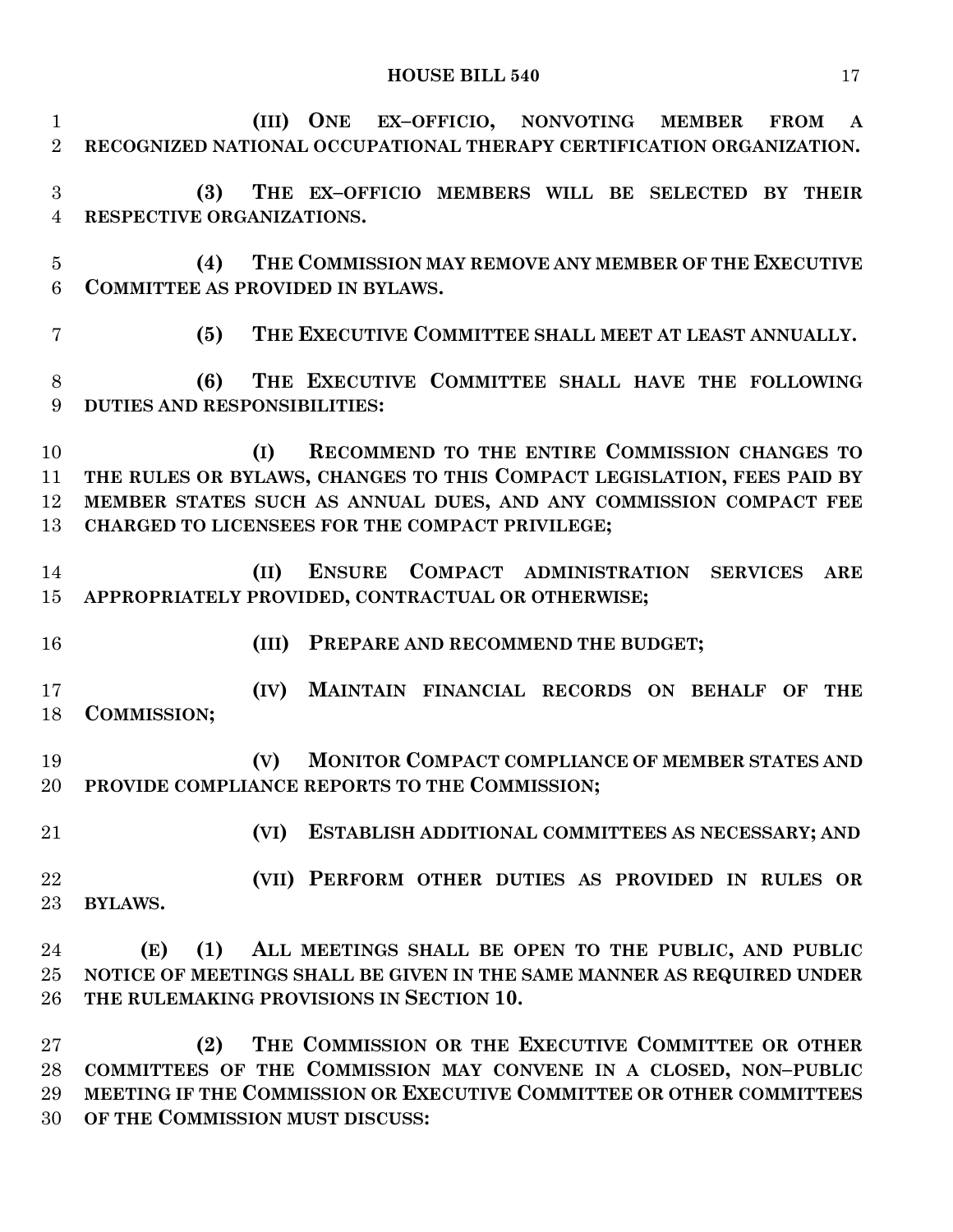**(I) NON–COMPLIANCE OF A MEMBER STATE WITH ITS OBLIGATIONS UNDER THE COMPACT; (II) THE EMPLOYMENT, COMPENSATION, DISCIPLINE OR OTHER** 

 **MATTERS, PRACTICES OR PROCEDURES RELATED TO SPECIFIC EMPLOYEES OR OTHER MATTERS RELATED TO THE COMMISSION'S INTERNAL PERSONNEL PRACTICES AND PROCEDURES;**

 **(III) CURRENT, THREATENED, OR REASONABLY ANTICIPATED LITIGATION;**

 **(IV) NEGOTIATION OF CONTRACTS FOR THE PURCHASE, LEASE, OR SALE OF GOODS, SERVICES, OR REAL ESTATE;**

 **(V) ACCUSING ANY PERSON OF A CRIME OR FORMALLY CENSURING ANY PERSON;**

 **(VI) DISCLOSURE OF TRADE SECRETS OR COMMERCIAL OR FINANCIAL INFORMATION THAT IS PRIVILEGED OR CONFIDENTIAL;**

 **(VII) DISCLOSURE OF INFORMATION OF A PERSONAL NATURE WHERE DISCLOSURE WOULD CONSTITUTE A CLEARLY UNWARRANTED INVASION OF PERSONAL PRIVACY;**

 **(VIII) DISCLOSURE OF INVESTIGATIVE RECORDS COMPILED FOR LAW ENFORCEMENT PURPOSES;**

 **(IX) DISCLOSURE OF INFORMATION RELATED TO ANY INVESTIGATIVE REPORTS PREPARED BY OR ON BEHALF OF OR FOR USE OF THE COMMISSION OR OTHER COMMITTEE CHARGED WITH RESPONSIBILITY OF INVESTIGATION OR DETERMINATION OF COMPLIANCE ISSUES PURSUANT TO THE COMPACT; OR**

 **(X) MATTERS SPECIFICALLY EXEMPTED FROM DISCLOSURE BY FEDERAL OR MEMBER STATE STATUTE.**

 **(3) IF A MEETING, OR PORTION OF A MEETING, IS CLOSED PURSUANT TO THIS PROVISION, THE COMMISSION'S LEGAL COUNSEL OR DESIGNEE SHALL CERTIFY THAT THE MEETING MAY BE CLOSED AND SHALL REFERENCE EACH RELEVANT EXEMPTING PROVISION.**

 **(4) THE COMMISSION SHALL KEEP MINUTES THAT FULLY AND CLEARLY DESCRIBE ALL MATTERS DISCUSSED IN A MEETING AND SHALL PROVIDE A FULL AND ACCURATE SUMMARY OF ACTIONS TAKEN, AND THE REASONS**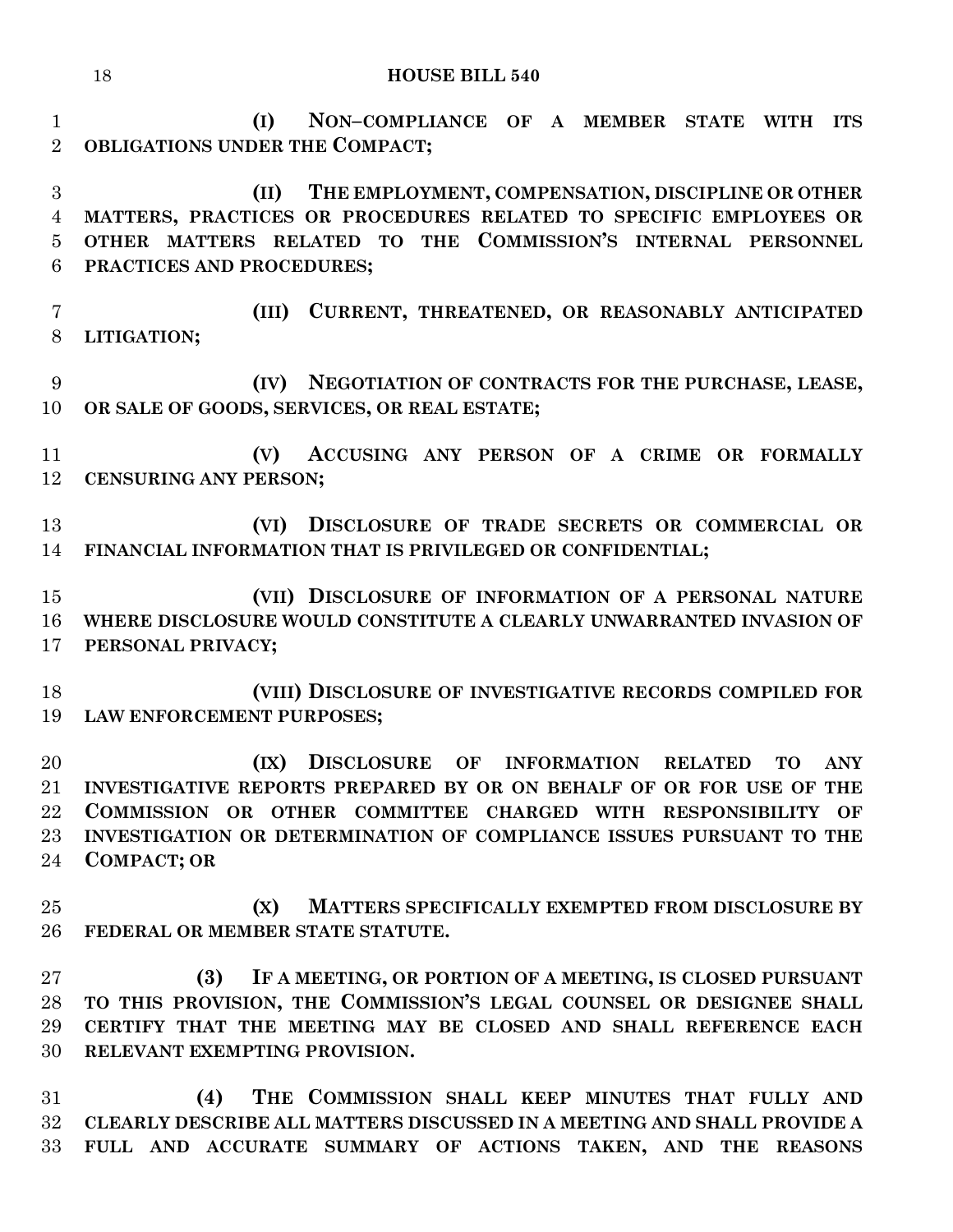**THEREFORE, INCLUDING A DESCRIPTION OF THE VIEWS EXPRESSED. ALL DOCUMENTS CONSIDERED IN CONNECTION WITH AN ACTION SHALL BE IDENTIFIED IN SUCH MINUTES. ALL MINUTES AND DOCUMENTS OF A CLOSED MEETING SHALL REMAIN UNDER SEAL, SUBJECT TO RELEASE BY A MAJORITY VOTE OF THE COMMISSION OR ORDER OF A COURT OF COMPETENT JURISDICTION.**

 **(F) (1) THE COMMISSION SHALL PAY, OR PROVIDE FOR THE PAYMENT OF, THE REASONABLE EXPENSES OF ITS ESTABLISHMENT, ORGANIZATION, AND ONGOING ACTIVITIES.**

 **(2) THE COMMISSION MAY ACCEPT ANY AND ALL APPROPRIATE REVENUE SOURCES, DONATIONS, AND GRANTS OF MONEY, EQUIPMENT, SUPPLIES, MATERIALS, AND SERVICES.**

 **(3) THE COMMISSION MAY LEVY ON AND COLLECT AN ANNUAL ASSESSMENT FROM EACH MEMBER STATE OR IMPOSE FEES ON OTHER PARTIES TO COVER THE COST OF THE OPERATIONS AND ACTIVITIES OF THE COMMISSION AND ITS STAFF, WHICH MUST BE IN A TOTAL AMOUNT SUFFICIENT TO COVER ITS ANNUAL BUDGET AS APPROVED BY THE COMMISSION EACH YEAR FOR WHICH REVENUE IS NOT PROVIDED BY OTHER SOURCES. THE AGGREGATE ANNUAL ASSESSMENT AMOUNT SHALL BE ALLOCATED BASED UPON A FORMULA TO BE DETERMINED BY THE COMMISSION, WHICH SHALL PROMULGATE A RULE BINDING UPON ALL MEMBER STATES.**

 **(4) THE COMMISSION SHALL NOT INCUR OBLIGATIONS OF ANY KIND PRIOR TO SECURING THE FUNDS ADEQUATE TO MEET THE SAME; NOR SHALL THE COMMISSION PLEDGE THE CREDIT OF ANY OF THE MEMBER STATES, EXCEPT BY AND WITH THE AUTHORITY OF THE MEMBER STATE.**

 **(5) THE COMMISSION SHALL KEEP ACCURATE ACCOUNTS OF ALL RECEIPTS AND DISBURSEMENTS. THE RECEIPTS AND DISBURSEMENTS OF THE COMMISSION SHALL BE SUBJECT TO THE AUDIT AND ACCOUNTING PROCEDURES ESTABLISHED UNDER ITS BYLAWS. HOWEVER, ALL RECEIPTS AND DISBURSEMENTS OF FUNDS HANDLED BY THE COMMISSION SHALL BE AUDITED YEARLY BY A CERTIFIED OR LICENSED PUBLIC ACCOUNTANT, AND THE REPORT OF THE AUDIT SHALL BE INCLUDED IN AND BECOME PART OF THE ANNUAL REPORT OF THE COMMISSION.**

 **(G) (1) THE MEMBERS, OFFICERS, EXECUTIVE DIRECTOR, EMPLOYEES AND REPRESENTATIVES OF THE COMMISSION SHALL BE IMMUNE FROM SUIT AND LIABILITY, EITHER PERSONALLY OR IN THEIR OFFICIAL CAPACITY, FOR ANY CLAIM FOR DAMAGE TO OR LOSS OF PROPERTY OR PERSONAL INJURY OR OTHER CIVIL LIABILITY CAUSED BY OR ARISING OUT OF ANY ACTUAL OR ALLEGED ACT, ERROR OR OMISSION THAT OCCURRED, OR THAT THE PERSON AGAINST WHOM THE CLAIM IS**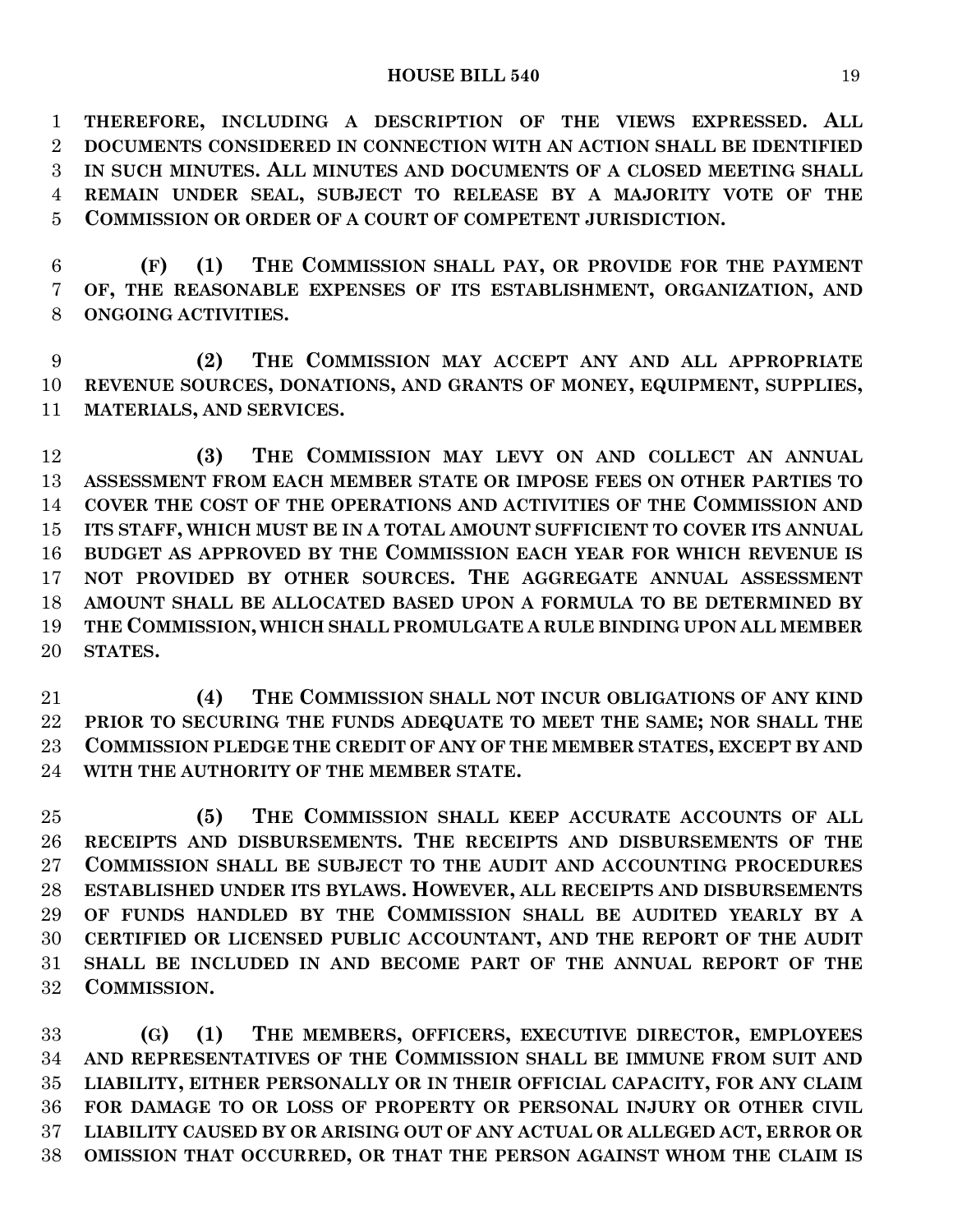**MADE HAD A REASONABLE BASIS FOR BELIEVING OCCURRED WITHIN THE SCOPE OF COMMISSION EMPLOYMENT, DUTIES OR RESPONSIBILITIES; PROVIDED THAT NOTHING IN THIS PARAGRAPH SHALL BE CONSTRUED TO PROTECT ANY SUCH PERSON FROM SUIT AND/OR LIABILITY FOR ANY DAMAGE, LOSS, INJURY, OR LIABILITY CAUSED BY THE INTENTIONAL OR WILLFUL OR WANTON MISCONDUCT OF THAT PERSON.**

 **(2) THE COMMISSION SHALL DEFEND ANY MEMBER, OFFICER, EXECUTIVE DIRECTOR, EMPLOYEE, OR REPRESENTATIVE OF THE COMMISSION IN ANY CIVIL ACTION SEEKING TO IMPOSE LIABILITY ARISING OUT OF ANY ACTUAL OR ALLEGED ACT, ERROR, OR OMISSION THAT OCCURRED WITHIN THE SCOPE OF COMMISSION EMPLOYMENT, DUTIES, OR RESPONSIBILITIES, OR THAT THE PERSON AGAINST WHOM THE CLAIM IS MADE HAD A REASONABLE BASIS FOR BELIEVING OCCURRED WITHIN THE SCOPE OF COMMISSION EMPLOYMENT, DUTIES, OR RESPONSIBILITIES; PROVIDED THAT NOTHING HEREIN SHALL BE CONSTRUED TO PROHIBIT THAT PERSON FROM RETAINING HIS OR HER OWN COUNSEL; AND PROVIDED FURTHER, THAT THE ACTUAL OR ALLEGED ACT, ERROR, OR OMISSION DID NOT RESULT FROM THAT PERSON'S INTENTIONAL OR WILLFUL OR WANTON MISCONDUCT.**

 **(3) THE COMMISSION SHALL INDEMNIFY AND HOLD HARMLESS ANY MEMBER, OFFICER, EXECUTIVE DIRECTOR, EMPLOYEE, OR REPRESENTATIVE OF THE COMMISSION FOR THE AMOUNT OF ANY SETTLEMENT OR JUDGMENT OBTAINED AGAINST THAT PERSON ARISING OUT OF ANY ACTUAL OR ALLEGED ACT, ERROR OR OMISSION THAT OCCURRED WITHIN THE SCOPE OF COMMISSION EMPLOYMENT, DUTIES, OR RESPONSIBILITIES, OR THAT SUCH PERSON HAD A REASONABLE BASIS FOR BELIEVING OCCURRED WITHIN THE SCOPE OF COMMISSION EMPLOYMENT, DUTIES, OR RESPONSIBILITIES, PROVIDED THAT THE ACTUAL OR ALLEGED ACT, ERROR, OR OMISSION DID NOT RESULT FROM THE INTENTIONAL OR WILLFUL OR WANTON MISCONDUCT OF THAT PERSON.**

# **SECTION 9. DATA SYSTEM.**

 **(A) THE COMMISSION SHALL PROVIDE FOR THE DEVELOPMENT, MAINTENANCE, AND UTILIZATION OF A COORDINATED DATABASE AND REPORTING SYSTEM CONTAINING LICENSURE, ADVERSE ACTION, AND INVESTIGATIVE INFORMATION ON ALL LICENSED INDIVIDUALS IN MEMBER STATES.**

 **(B) A MEMBER STATE SHALL SUBMIT A UNIFORM DATA SET TO THE DATA SYSTEM ON ALL INDIVIDUALS TO WHOM THE COMPACT IS APPLICABLE (UTILIZING A UNIQUE IDENTIFIER) AS REQUIRED BY THE RULES OF THE COMMISSION, INCLUDING:**

**(1) IDENTIFYING INFORMATION;**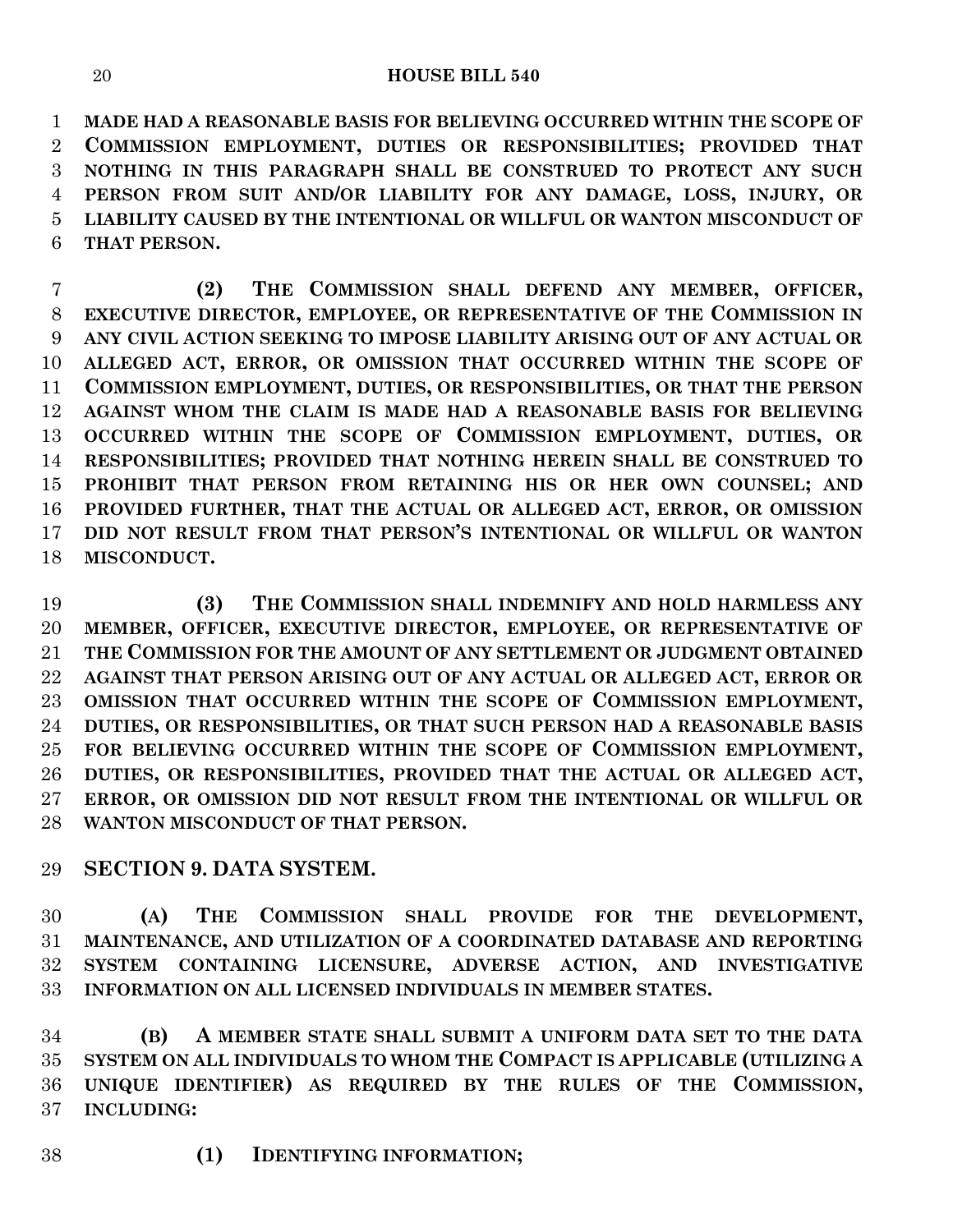**HOUSE BILL 540** 21

 **(2) LICENSURE DATA; (3) ADVERSE ACTIONS AGAINST A LICENSE OR COMPACT PRIVILEGE; (4) NON–CONFIDENTIAL INFORMATION RELATED TO ALTERNATIVE PROGRAM PARTICIPATION; (5) ANY DENIAL OF APPLICATION FOR LICENSURE, AND THE REASON(S) FOR SUCH DENIAL; (6) OTHER INFORMATION THAT MAY FACILITATE THE ADMINISTRATION OF THE COMPACT, AS DETERMINED BY THE RULES OF THE COMMISSION; AND (7) CURRENT SIGNIFICANT INVESTIGATIVE INFORMATION. (C) CURRENT SIGNIFICANT INVESTIGATIVE INFORMATION AND OTHER INVESTIGATIVE INFORMATION PERTAINING TO A LICENSEE IN ANY MEMBER STATE WILL ONLY BE AVAILABLE TO OTHER MEMBER STATES. (D) THE COMMISSION SHALL PROMPTLY NOTIFY ALL MEMBER STATES OF ANY ADVERSE ACTION TAKEN AGAINST A LICENSEE OR AN INDIVIDUAL APPLYING FOR A LICENSE. ADVERSE ACTION INFORMATION PERTAINING TO A LICENSEE IN ANY MEMBER STATE WILL BE AVAILABLE TO ANY OTHER MEMBER STATE. (E) MEMBER STATES CONTRIBUTING INFORMATION TO THE DATA SYSTEM MAY DESIGNATE INFORMATION THAT MAY NOT BE SHARED WITH THE PUBLIC WITHOUT THE EXPRESS PERMISSION OF THE CONTRIBUTING STATE. (F) ANY INFORMATION SUBMITTED TO THE DATA SYSTEM THAT IS SUBSEQUENTLY REQUIRED TO BE EXPUNGED BY THE LAWS OF THE MEMBER STATE CONTRIBUTING THE INFORMATION SHALL BE REMOVED FROM THE DATA SYSTEM. SECTION 10. RULEMAKING. (A) THE COMMISSION SHALL EXERCISE ITS RULEMAKING POWERS PURSUANT TO THE CRITERIA SET FORTH IN THIS SECTION AND THE RULES ADOPTED THEREUNDER. RULES AND AMENDMENTS SHALL BECOME BINDING AS OF THE DATE SPECIFIED IN EACH RULE OR AMENDMENT.**

 **(B) THE COMMISSION SHALL PROMULGATE REASONABLE RULES IN ORDER TO EFFECTIVELY AND EFFICIENTLY ACHIEVE THE PURPOSES OF THE COMPACT. NOTWITHSTANDING THE FOREGOING, IN THE EVENT THE COMMISSION EXERCISES**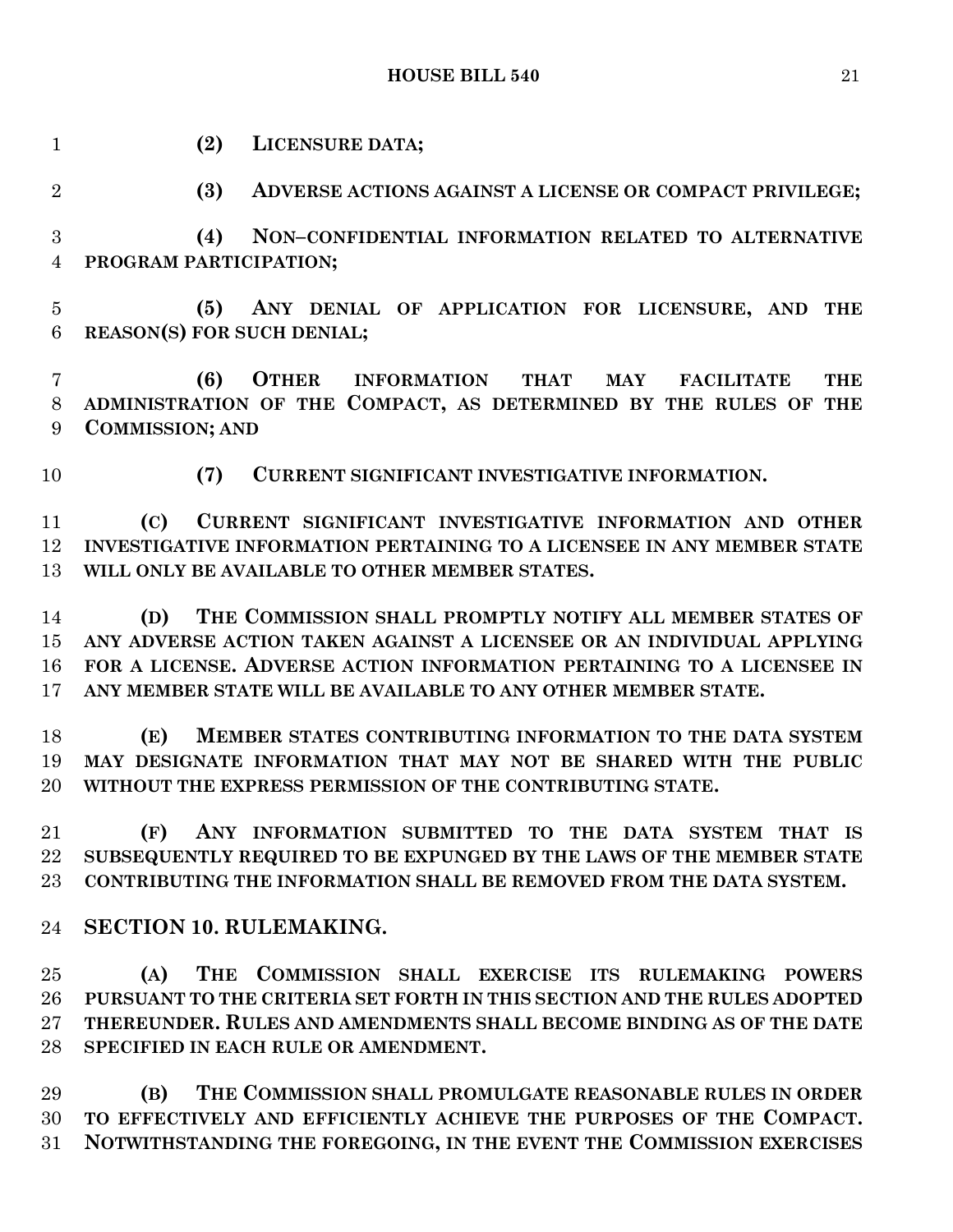**ITS RULEMAKING AUTHORITY IN A MANNER THAT IS BEYOND THE SCOPE OF THE PURPOSES OF THE COMPACT, OR THE POWERS GRANTED HEREUNDER, THEN SUCH AN ACTION BY THE COMMISSION SHALL BE INVALID AND HAVE NO FORCE AND EFFECT.**

 **(C) IF A MAJORITY OF THE LEGISLATURES OF THE MEMBER STATES REJECTS A RULE, BY ENACTMENT OF A STATUTE OR RESOLUTION IN THE SAME MANNER USED TO ADOPT THE COMPACT WITHIN FOUR YEARS OF THE DATE OF ADOPTION OF THE RULE, THEN SUCH RULE SHALL HAVE NO FURTHER FORCE AND EFFECT IN ANY MEMBER STATE.**

 **(D) RULES OR AMENDMENTS TO THE RULES SHALL BE ADOPTED AT A REGULAR OR SPECIAL MEETING OF THE COMMISSION.**

 **(E) PRIOR TO PROMULGATION AND ADOPTION OF A FINAL RULE OR RULES BY THE COMMISSION, AND AT LEAST 30 DAYS IN ADVANCE OF THE MEETING AT WHICH THE RULE WILL BE CONSIDERED AND VOTED UPON, THE COMMISSION SHALL FILE A NOTICE OF PROPOSED RULEMAKING:**

 **(1) ON THE WEBSITE OF THE COMMISSION OR OTHER PUBLICLY ACCESSIBLE PLATFORM; AND**

 **(2) ON THE WEBSITE OF EACH MEMBER STATE OCCUPATIONAL THERAPY LICENSING BOARD OR OTHER PUBLICLY ACCESSIBLE PLATFORM OR THE PUBLICATION IN WHICH EACH STATE WOULD OTHERWISE PUBLISH PROPOSED RULES.**

**(F) THE NOTICE OF PROPOSED RULEMAKING SHALL INCLUDE:**

 **(1) THE PROPOSED TIME, DATE, AND LOCATION OF THE MEETING IN WHICH THE RULE WILL BE CONSIDERED AND VOTED UPON;**

 **(2) THE TEXT OF THE PROPOSED RULE OR AMENDMENT AND THE REASON FOR THE PROPOSED RULE;**

 **(3) A REQUEST FOR COMMENTS ON THE PROPOSED RULE FROM ANY INTERESTED PERSON; AND**

 **(4) THE MANNER IN WHICH INTERESTED PERSONS MAY SUBMIT NOTICE TO THE COMMISSION OF THEIR INTENTION TO ATTEND THE PUBLIC HEARING AND ANY WRITTEN COMMENTS.**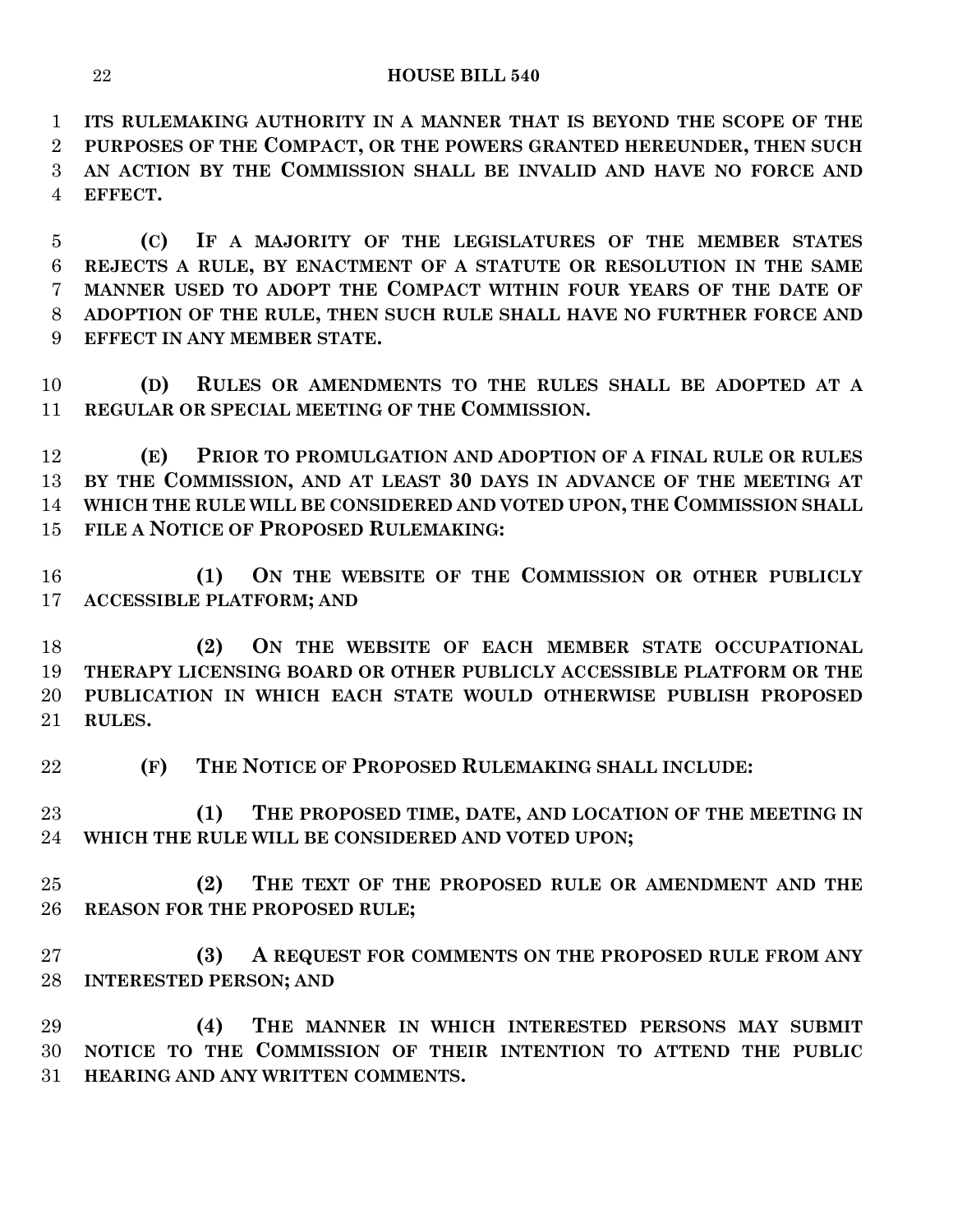**(G) PRIOR TO ADOPTION OF A PROPOSED RULE, THE COMMISSION SHALL ALLOW PERSONS TO SUBMIT WRITTEN DATA, FACTS, OPINIONS, AND ARGUMENTS, WHICH SHALL BE MADE AVAILABLE TO THE PUBLIC.**

 **(H) THE COMMISSION SHALL GRANT AN OPPORTUNITY FOR A PUBLIC HEARING BEFORE IT ADOPTS A RULE OR AMENDMENT IF A HEARING IS REQUESTED BY:**

**(1) AT LEAST 25 PERSONS;**

 **(2) A STATE OR FEDERAL GOVERNMENTAL SUBDIVISION OR AGENCY; OR**

 **(3) AN ASSOCIATION OR ORGANIZATION HAVING AT LEAST 25 MEMBERS.**

 **(I) (1) IF A HEARING IS HELD ON THE PROPOSED RULE OR AMENDMENT, THE COMMISSION SHALL PUBLISH THE PLACE, TIME, AND DATE OF THE SCHEDULED PUBLIC HEARING. IF THE HEARING IS HELD VIA ELECTRONIC MEANS, THE COMMISSION SHALL PUBLISH THE MECHANISM FOR ACCESS TO THE ELECTRONIC HEARING.**

 **(2) ALL PERSONS WISHING TO BE HEARD AT THE HEARING SHALL NOTIFY THE EXECUTIVE DIRECTOR OF THE COMMISSION OR OTHER DESIGNATED MEMBER IN WRITING OF THEIR DESIRE TO APPEAR AND TESTIFY AT THE HEARING NOT LESS THAN FIVE BUSINESS DAYS BEFORE THE SCHEDULED DATE OF THE HEARING.**

 **(3) HEARINGS SHALL BE CONDUCTED IN A MANNER PROVIDING EACH PERSON WHO WISHES TO COMMENT A FAIR AND REASONABLE OPPORTUNITY TO COMMENT ORALLY OR IN WRITING.**

 **(4) ALL HEARINGS WILL BE RECORDED. A COPY OF THE RECORDING WILL BE MADE AVAILABLE ON REQUEST.**

 **(5) NOTHING IN THIS SECTION SHALL BE CONSTRUED AS REQUIRING A SEPARATE HEARING ON EACH RULE. RULES MAY BE GROUPED FOR THE CONVENIENCE OF THE COMMISSION AT HEARINGS REQUIRED BY THIS SECTION.**

 **(J) FOLLOWING THE SCHEDULED HEARING DATE, OR BY THE CLOSE OF BUSINESS ON THE SCHEDULED HEARING DATE IF THE HEARING WAS NOT HELD, THE COMMISSION SHALL CONSIDER ALL WRITTEN AND ORAL COMMENTS RECEIVED.**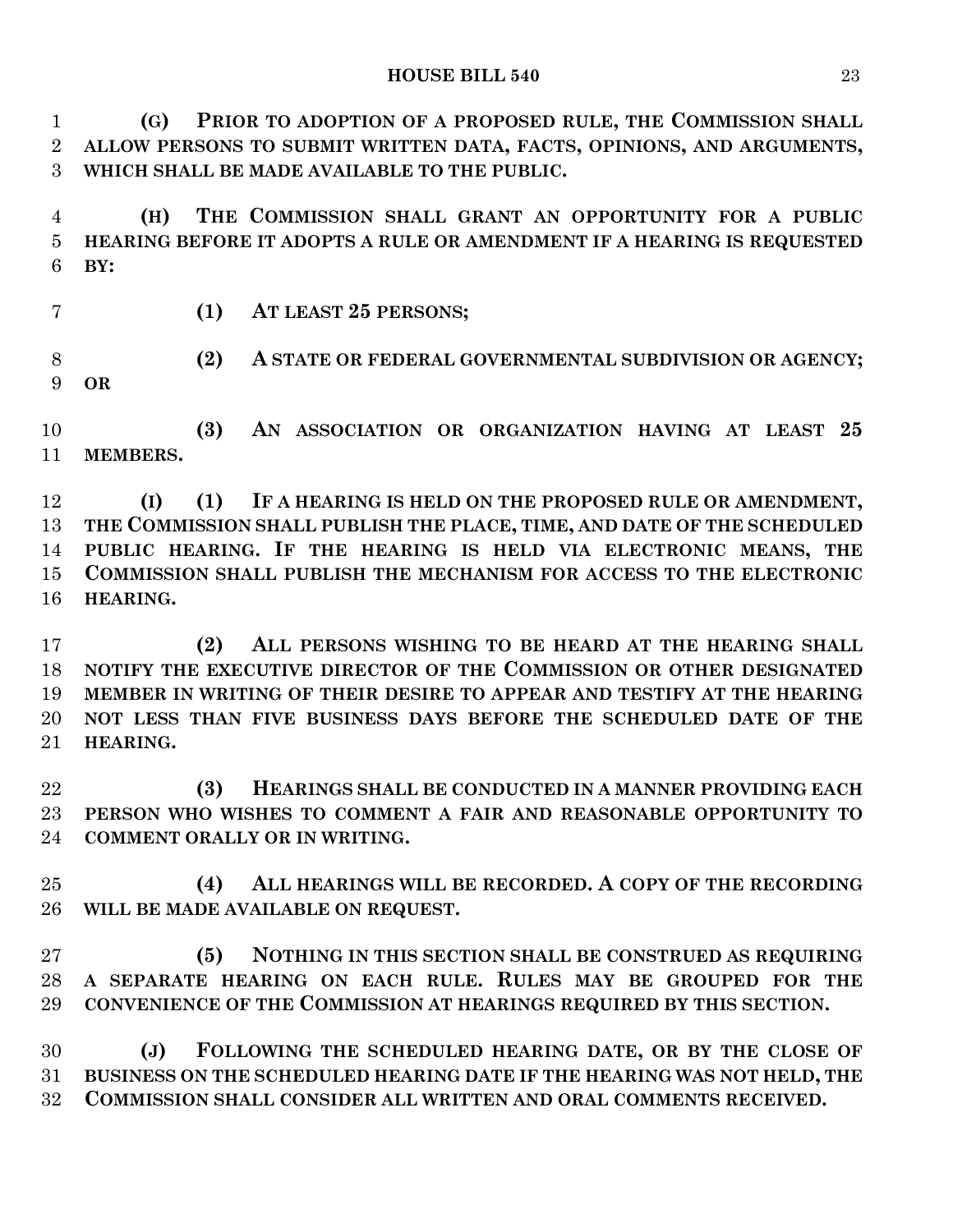**(K) IF NO WRITTEN NOTICE OF INTENT TO ATTEND THE PUBLIC HEARING BY INTERESTED PARTIES IS RECEIVED, THE COMMISSION MAY PROCEED WITH PROMULGATION OF THE PROPOSED RULE WITHOUT A PUBLIC HEARING.**

 **(L) THE COMMISSION SHALL, BY MAJORITY VOTE OF ALL MEMBERS, TAKE FINAL ACTION ON THE PROPOSED RULE AND SHALL DETERMINE THE EFFECTIVE DATE OF THE RULE, IF ANY, BASED ON THE RULEMAKING RECORD AND THE FULL TEXT OF THE RULE.**

 **(M) UPON DETERMINATION THAT AN EMERGENCY EXISTS, THE COMMISSION MAY CONSIDER AND ADOPT AN EMERGENCY RULE WITHOUT PRIOR NOTICE, OPPORTUNITY FOR COMMENT, OR HEARING, PROVIDED THAT THE USUAL RULEMAKING PROCEDURES PROVIDED IN THE COMPACT AND IN THIS SECTION SHALL BE RETROACTIVELY APPLIED TO THE RULE AS SOON AS REASONABLY POSSIBLE, IN NO EVENT LATER THAN 90 DAYS AFTER THE EFFECTIVE DATE OF THE RULE. FOR THE PURPOSES OF THIS PROVISION, AN EMERGENCY RULE IS ONE THAT MUST BE ADOPTED IMMEDIATELY IN ORDER TO:**

 **(1) MEET AN IMMINENT THREAT TO PUBLIC HEALTH, SAFETY, OR WELFARE;**

- 
- **(2) PREVENT A LOSS OF COMMISSION OR MEMBER STATE FUNDS;**

 **(3) MEET A DEADLINE FOR THE PROMULGATION OF AN ADMINISTRATIVE RULE THAT IS ESTABLISHED BY FEDERAL LAW OR RULE; OR**

**(4) PROTECT PUBLIC HEALTH AND SAFETY.**

 **(N) THE COMMISSION OR AN AUTHORIZED COMMITTEE OF THE COMMISSION MAY DIRECT REVISIONS TO A PREVIOUSLY ADOPTED RULE OR AMENDMENT FOR PURPOSES OF CORRECTING TYPOGRAPHICAL ERRORS, ERRORS IN FORMAT, ERRORS IN CONSISTENCY, OR GRAMMATICAL ERRORS. PUBLIC NOTICE OF ANY REVISIONS SHALL BE POSTED ON THE WEBSITE OF THE COMMISSION. THE REVISION SHALL BE SUBJECT TO CHALLENGE BY ANY PERSON FOR A PERIOD OF 30 DAYS AFTER POSTING. THE REVISION MAY BE CHALLENGED ONLY ON GROUNDS THAT THE REVISION RESULTS IN A MATERIAL CHANGE TO A RULE. A CHALLENGE SHALL BE MADE IN WRITING AND DELIVERED TO THE CHAIR OF THE COMMISSION PRIOR TO THE END OF THE NOTICE PERIOD. IF NO CHALLENGE IS MADE, THE REVISION WILL TAKE EFFECT WITHOUT FURTHER ACTION. IF THE REVISION IS CHALLENGED, THE REVISION MAY NOT TAKE EFFECT WITHOUT THE APPROVAL OF THE COMMISSION.**

 **SECTION 11. OVERSIGHT, DISPUTE RESOLUTION, AND ENFORCEMENT.**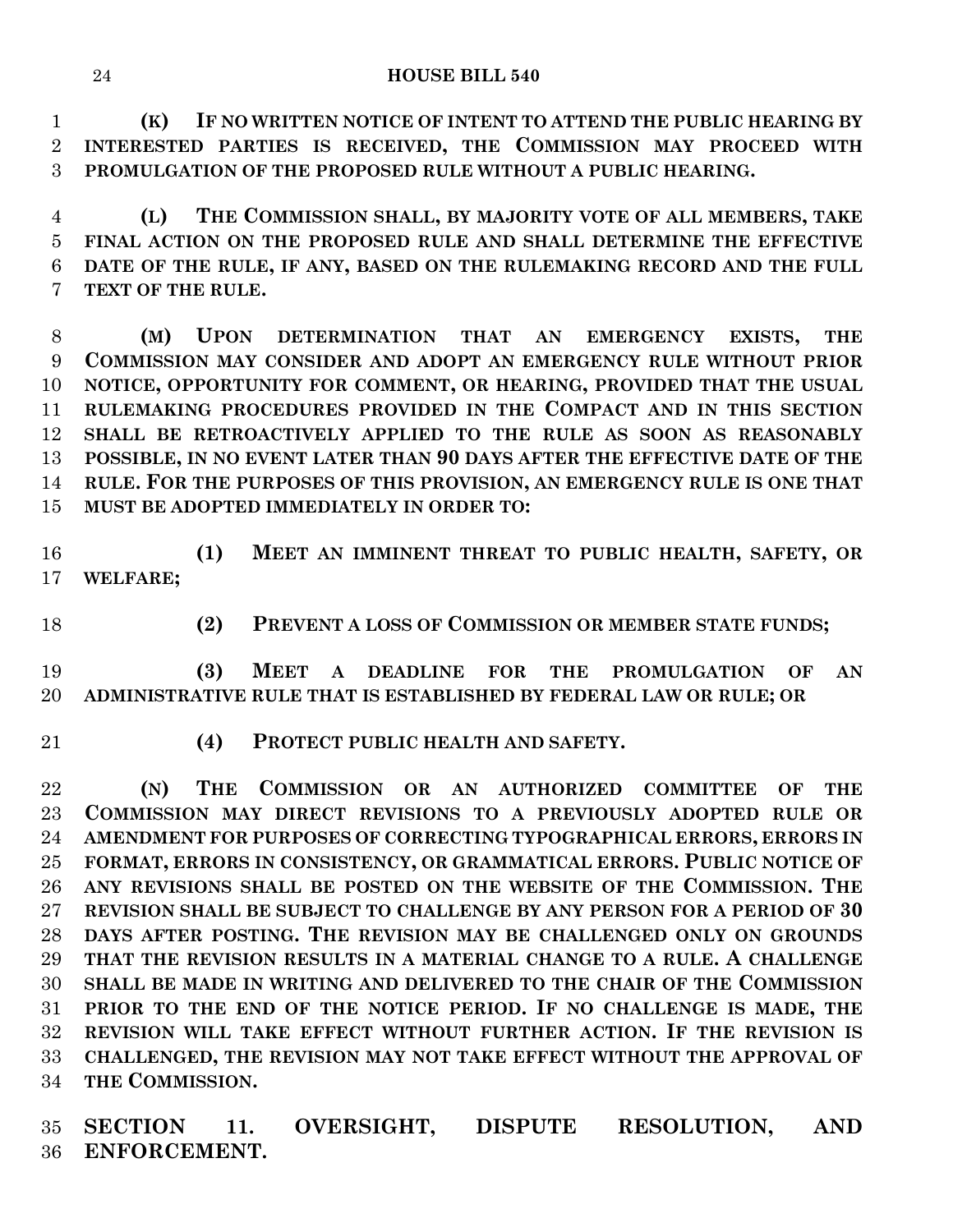**(A) (1) THE EXECUTIVE, LEGISLATIVE, AND JUDICIAL BRANCHES OF STATE GOVERNMENT IN EACH MEMBER STATE SHALL ENFORCE THE COMPACT AND TAKE ALL ACTIONS NECESSARY AND APPROPRIATE TO EFFECTUATE THE COMPACT'S PURPOSES AND INTENT. THE PROVISIONS OF THE COMPACT AND THE RULES PROMULGATED HEREUNDER SHALL HAVE STANDING AS STATUTORY LAW.**

 **(2) ALL COURTS SHALL TAKE JUDICIAL NOTICE OF THE COMPACT AND THE RULES IN ANY JUDICIAL OR ADMINISTRATIVE PROCEEDING IN A MEMBER STATE PERTAINING TO THE SUBJECT MATTER OF THE COMPACT WHICH MAY AFFECT THE POWERS, RESPONSIBILITIES, OR ACTIONS OF THE COMMISSION.**

 **(3) THE COMMISSION SHALL BE ENTITLED TO RECEIVE SERVICE OF PROCESS IN ANY SUCH PROCEEDING, AND SHALL HAVE STANDING TO INTERVENE IN SUCH A PROCEEDING FOR ALL PURPOSES. FAILURE TO PROVIDE SERVICE OF PROCESS TO THE COMMISSION SHALL RENDER A JUDGMENT OR ORDER VOID AS TO THE COMMISSION, THE COMPACT, OR PROMULGATED RULES.**

 **(B) (1) IF THE COMMISSION DETERMINES THAT A MEMBER STATE HAS DEFAULTED IN THE PERFORMANCE OF ITS OBLIGATIONS OR RESPONSIBILITIES UNDER THE COMPACT OR THE PROMULGATED RULES, THE COMMISSION SHALL:**

 **(I) PROVIDE WRITTEN NOTICE TO THE DEFAULTING STATE AND OTHER MEMBER STATES OF THE NATURE OF THE DEFAULT, THE PROPOSED MEANS OF CURING THE DEFAULT AND/OR ANY OTHER ACTION TO BE TAKEN BY THE COMMISSION; AND**

 **(II) PROVIDE REMEDIAL TRAINING AND SPECIFIC TECHNICAL ASSISTANCE REGARDING THE DEFAULT.**

 **(2) IF A STATE IN DEFAULT FAILS TO CURE THE DEFAULT, THE DEFAULTING STATE MAY BE TERMINATED FROM THE COMPACT UPON AN AFFIRMATIVE VOTE OF A MAJORITY OF THE MEMBER STATES, AND ALL RIGHTS, PRIVILEGES AND BENEFITS CONFERRED BY THE COMPACT MAY BE TERMINATED ON THE EFFECTIVE DATE OF TERMINATION. A CURE OF THE DEFAULT DOES NOT RELIEVE THE OFFENDING STATE OF OBLIGATIONS OR LIABILITIES INCURRED DURING THE PERIOD OF DEFAULT.**

 **(3) TERMINATION OF MEMBERSHIP IN THE COMPACT SHALL BE IMPOSED ONLY AFTER ALL OTHER MEANS OF SECURING COMPLIANCE HAVE BEEN EXHAUSTED. NOTICE OF INTENT TO SUSPEND OR TERMINATE SHALL BE GIVEN BY THE COMMISSION TO THE GOVERNOR, THE MAJORITY AND MINORITY LEADERS OF THE DEFAULTING STATE'S LEGISLATURE, AND EACH OF THE MEMBER STATES.**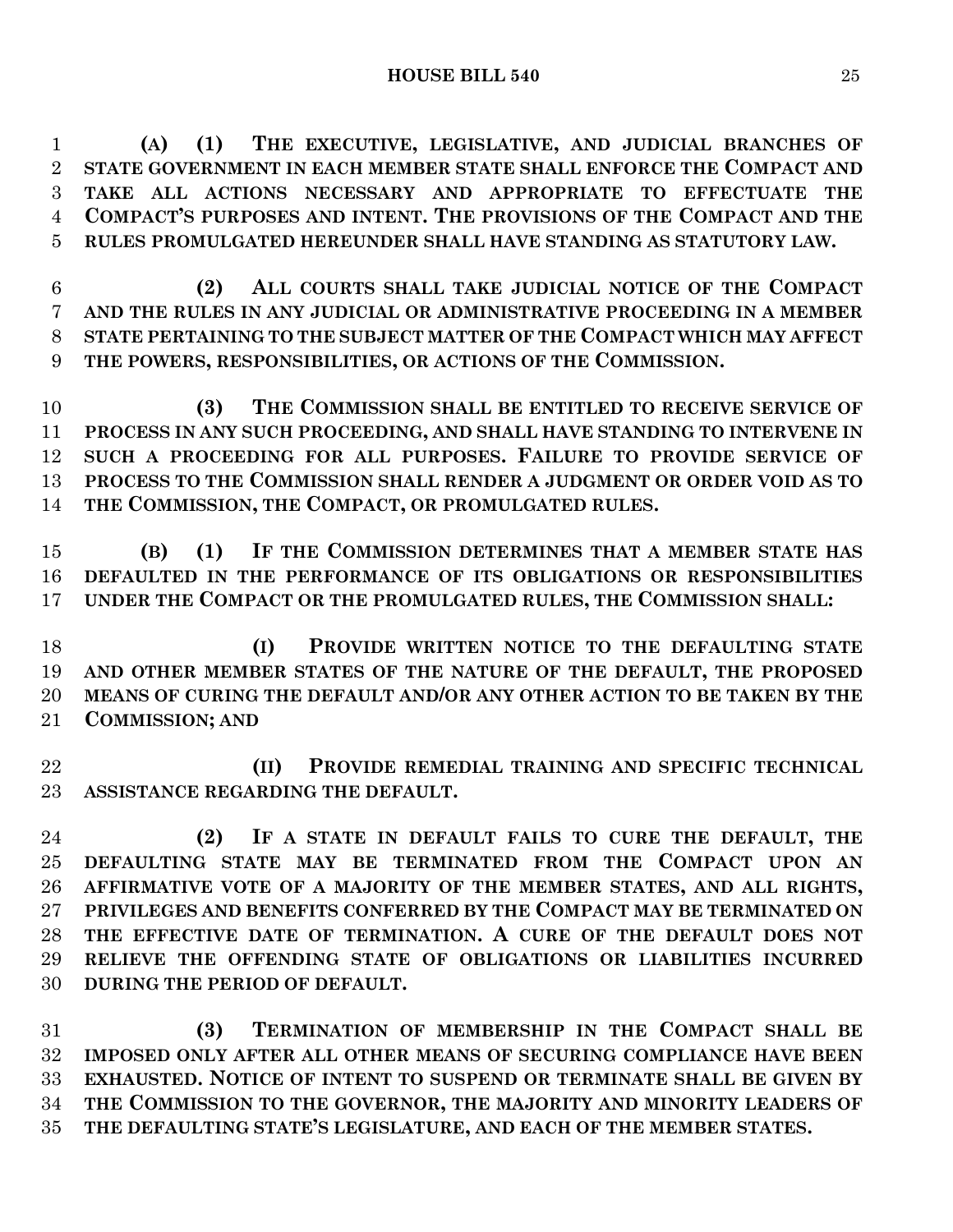**(4) A STATE THAT HAS BEEN TERMINATED IS RESPONSIBLE FOR ALL ASSESSMENTS, OBLIGATIONS, AND LIABILITIES INCURRED THROUGH THE EFFECTIVE DATE OF TERMINATION, INCLUDING OBLIGATIONS THAT EXTEND BEYOND THE EFFECTIVE DATE OF TERMINATION.**

 **(5) THE COMMISSION MAY NOT BEAR ANY COSTS RELATED TO A STATE THAT IS FOUND TO BE IN DEFAULT OR THAT HAS BEEN TERMINATED FROM THE COMPACT, UNLESS AGREED UPON IN WRITING BETWEEN THE COMMISSION AND THE DEFAULTING STATE.**

 **(6) THE DEFAULTING STATE MAY APPEAL THE ACTION OF THE COMMISSION BY PETITIONING THE U.S. DISTRICT COURT FOR THE DISTRICT OF COLUMBIA OR THE FEDERAL DISTRICT WHERE THE COMMISSION HAS ITS PRINCIPAL OFFICES. THE PREVAILING MEMBER SHALL BE AWARDED ALL COSTS OF SUCH LITIGATION, INCLUDING REASONABLE ATTORNEY'S FEES.**

 **(C) (1) UPON REQUEST BY A MEMBER STATE, THE COMMISSION SHALL ATTEMPT TO RESOLVE DISPUTES RELATED TO THE COMPACT THAT ARISE AMONG MEMBER STATES AND BETWEEN MEMBER AND NON–MEMBER STATES.**

 **(2) THE COMMISSION SHALL PROMULGATE A RULE PROVIDING FOR BOTH MEDIATION AND BINDING DISPUTE RESOLUTION FOR DISPUTES AS APPROPRIATE.**

 **(D) (1) THE COMMISSION, IN THE REASONABLE EXERCISE OF ITS DISCRETION, SHALL ENFORCE THE PROVISIONS AND RULES OF THE COMPACT.**

 **(2) BY MAJORITY VOTE, THE COMMISSION MAY INITIATE LEGAL ACTION IN THE UNITED STATES DISTRICT COURT FOR THE DISTRICT OF COLUMBIA OR THE FEDERAL DISTRICT WHERE THE COMMISSION HAS ITS PRINCIPAL OFFICES AGAINST A MEMBER STATE IN DEFAULT TO ENFORCE COMPLIANCE WITH THE PROVISIONS OF THE COMPACT AND ITS PROMULGATED RULES AND BYLAWS. THE RELIEF SOUGHT MAY INCLUDE BOTH INJUNCTIVE RELIEF AND DAMAGES. IN THE EVENT JUDICIAL ENFORCEMENT IS NECESSARY, THE PREVAILING MEMBER SHALL BE AWARDED ALL COSTS OF SUCH LITIGATION, INCLUDING REASONABLE ATTORNEY'S FEES.**

 **(3) THE REMEDIES HEREIN ARE NOT THE EXCLUSIVE REMEDIES OF THE COMMISSION. THE COMMISSION MAY PURSUE ANY OTHER REMEDIES AVAILABLE UNDER FEDERAL OR STATE LAW.**

 **SECTION 12. DATE OF IMPLEMENTATION OF THE INTERSTATE COMMISSION FOR OCCUPATIONAL THERAPY PRACTICE AND ASSOCIATED RULES, WITHDRAWAL, AND AMENDMENT.**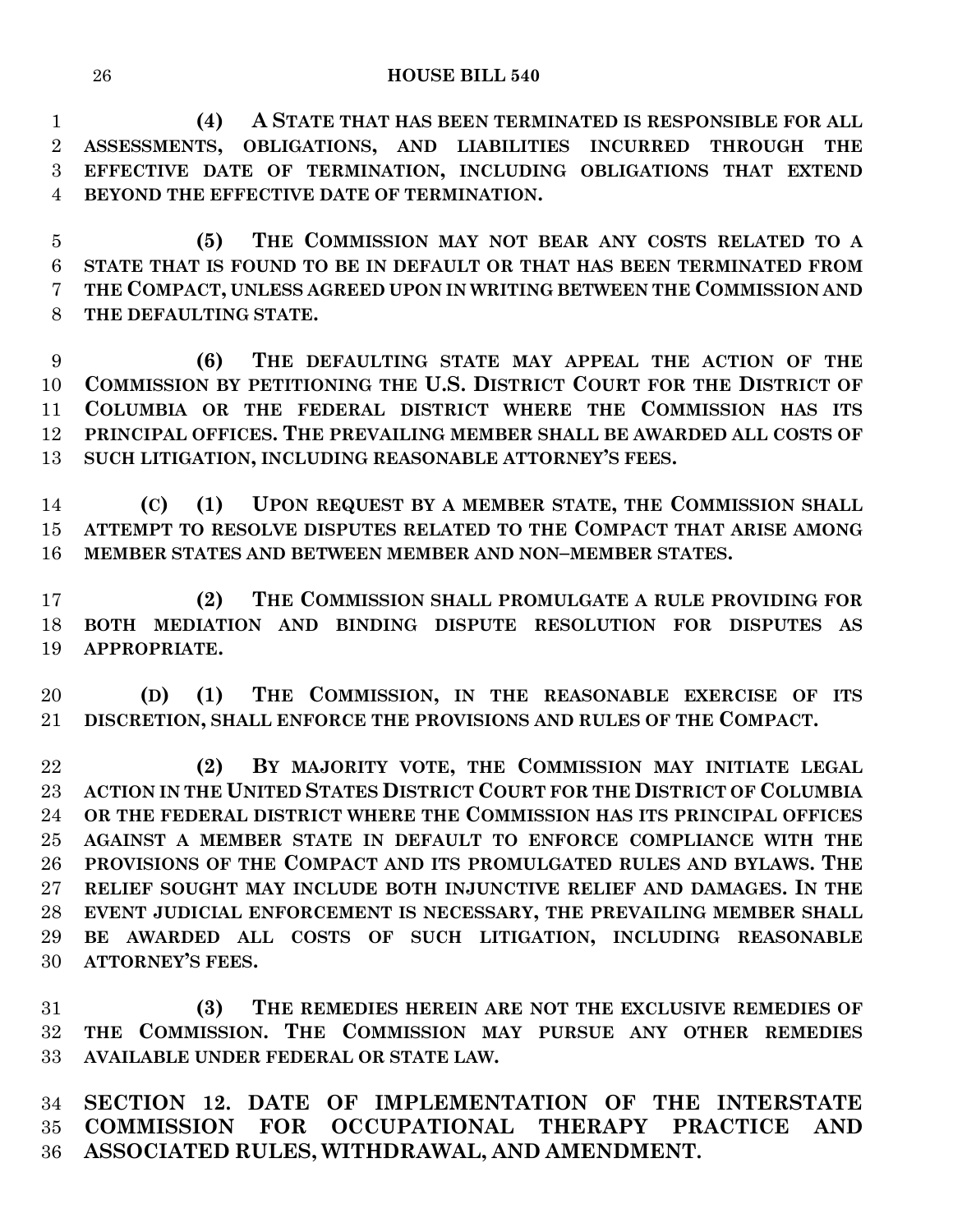**(A) THE COMPACT SHALL COME INTO EFFECT ON THE DATE ON WHICH THE COMPACT STATUTE IS ENACTED INTO LAW IN THE TENTH MEMBER STATE. THE PROVISIONS, WHICH BECOME EFFECTIVE AT THAT TIME, SHALL BE LIMITED TO THE POWERS GRANTED TO THE COMMISSION RELATING TO ASSEMBLY AND THE PROMULGATION OF RULES. THEREAFTER, THE COMMISSION SHALL MEET AND EXERCISE RULEMAKING POWERS NECESSARY TO THE IMPLEMENTATION AND ADMINISTRATION OF THE COMPACT.**

 **(B) ANY STATE THAT JOINS THE COMPACT SUBSEQUENT TO THE COMMISSION'S INITIAL ADOPTION OF THE RULES SHALL BE SUBJECT TO THE RULES AS THEY EXIST ON THE DATE ON WHICH THE COMPACT BECOMES LAW IN THAT STATE. ANY RULE THAT HAS BEEN PREVIOUSLY ADOPTED BY THE COMMISSION SHALL HAVE THE FULL FORCE AND EFFECT OF LAW ON THE DAY THE COMPACT BECOMES LAW IN THAT STATE.**

 **(C) (1) ANY MEMBER STATE MAY WITHDRAW FROM THE COMPACT BY ENACTING A STATUTE REPEALING THE COMPACT.**

 **(2) A MEMBER STATE'S WITHDRAWAL SHALL NOT TAKE EFFECT UNTIL SIX MONTHS AFTER ENACTMENT OF THE REPEALING STATUTE.**

 **(3) WITHDRAWAL SHALL NOT AFFECT THE CONTINUING REQUIREMENT OF THE WITHDRAWING STATE'S LICENSING BOARD TO COMPLY WITH THE INVESTIGATIVE AND ADVERSE ACTION REPORTING REQUIREMENTS OF THIS ACT PRIOR TO THE EFFECTIVE DATE OF WITHDRAWAL.**

 **(D) NOTHING CONTAINED IN THE COMPACT SHALL BE CONSTRUED TO INVALIDATE OR PREVENT ANY OCCUPATIONAL THERAPY LICENSURE AGREEMENT OR OTHER COOPERATIVE ARRANGEMENT BETWEEN A MEMBER STATE AND A NON–MEMBER STATE THAT DOES NOT CONFLICT WITH THE PROVISIONS OF THE COMPACT.**

 **(E) THE COMPACT MAY BE AMENDED BY THE MEMBER STATES. NO AMENDMENT TO THE COMPACT SHALL BECOME EFFECTIVE AND BINDING UPON ANY MEMBER STATE UNTIL IT IS ENACTED INTO THE LAWS OF ALL MEMBER STATES.**

### **SECTION 13. CONSTRUCTION AND SEVERABILITY.**

 **THE COMPACT SHALL BE LIBERALLY CONSTRUED SO AS TO EFFECTUATE THE PURPOSES THEREOF. THE PROVISIONS OF THE COMPACT SHALL BE SEVERABLE AND IF ANY PHRASE, CLAUSE, SENTENCE OR PROVISION OF THIS COMPACT IS DECLARED TO BE CONTRARY TO THE CONSTITUTION OF ANY MEMBER STATE OR OF THE UNITED STATES OR THE APPLICABILITY THEREOF TO ANY GOVERNMENT,**